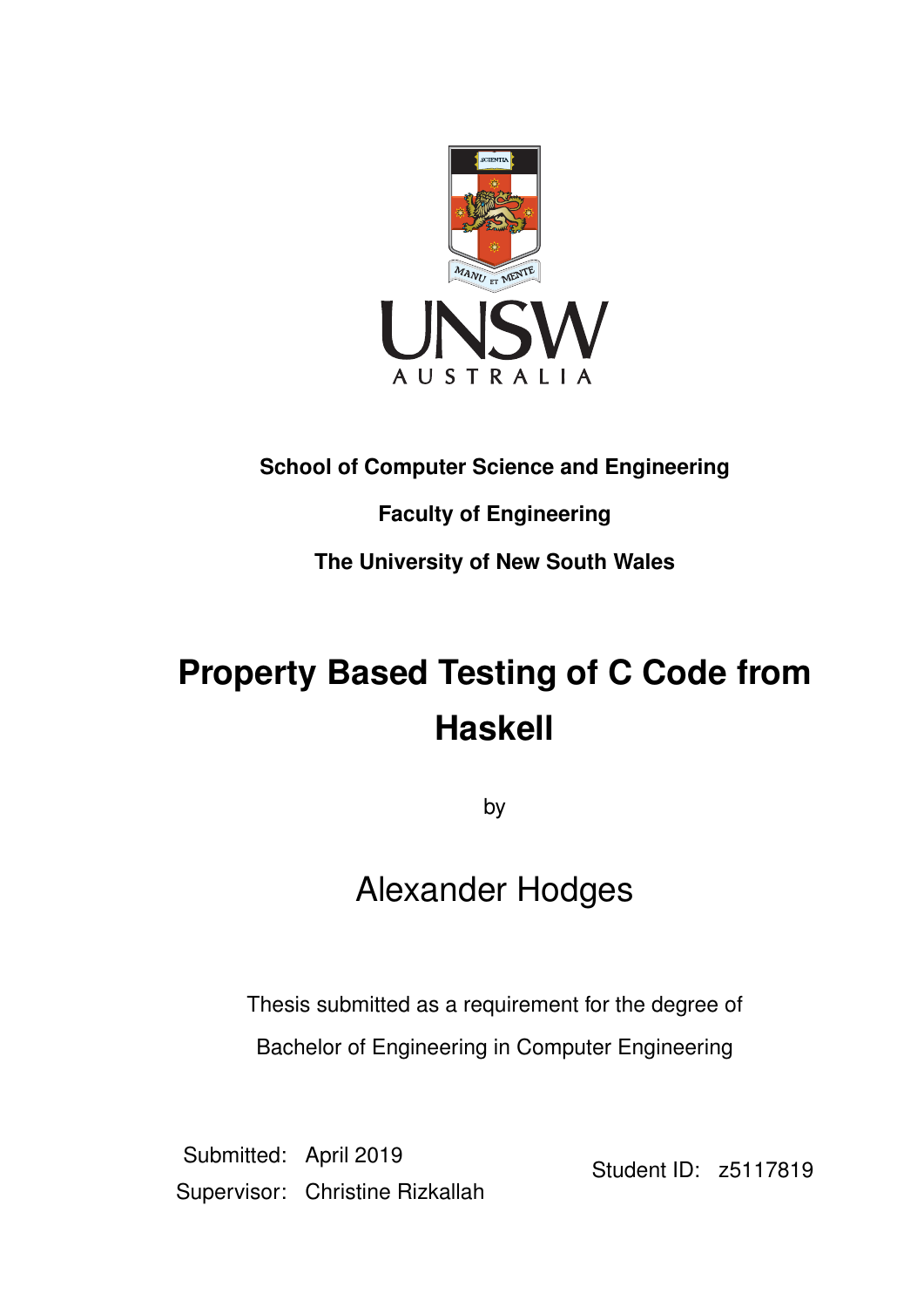## Abstract

Property based testing uses randomised test data generated from a property to test code, which is useful for finding bugs in a given function. C is used in many popular libraries and also for the development of low level performance critical applications. However as C is an unsafe language, it is prone to hard crashes. When a program hard crashes the testing framework is unable to find the minimal failing case and so hinders the diagnosis of the failure. This project links C with property based testing in a manner in which it is easy to specify the properties and determine the input which caused the program to crash, while being able to use arbitrary C structures and functions.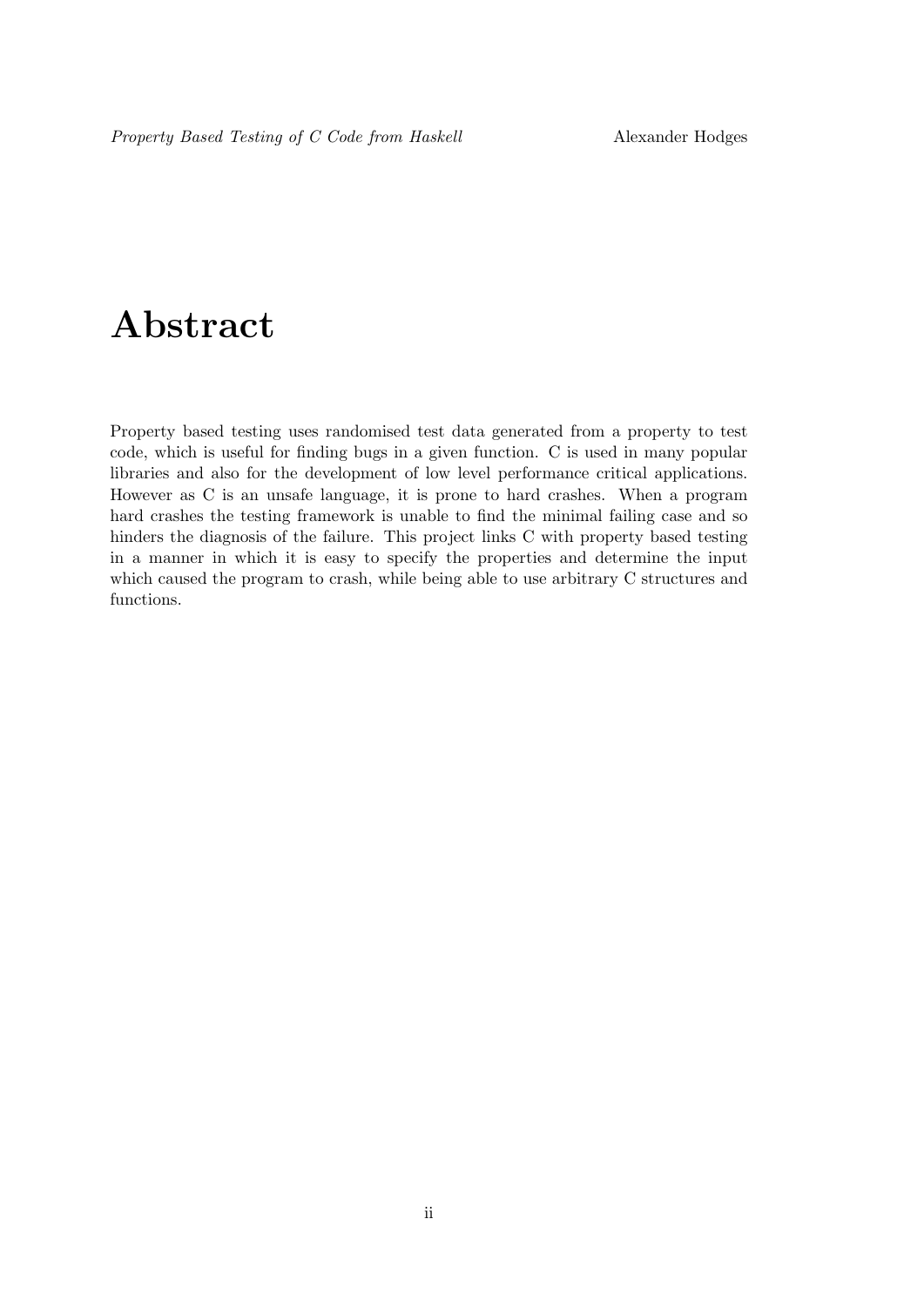## **Contents**

| 1              | Introduction                        |                                                                                                          |  |  |  |
|----------------|-------------------------------------|----------------------------------------------------------------------------------------------------------|--|--|--|
|                | 1.1                                 | Why we like $C_1, \ldots, C_n, \ldots, C_n$<br>$\overline{2}$                                            |  |  |  |
|                | 1.2                                 | 3                                                                                                        |  |  |  |
|                | 1.3                                 |                                                                                                          |  |  |  |
| $\overline{2}$ | <b>Background</b><br>$\overline{7}$ |                                                                                                          |  |  |  |
|                | 2.1                                 | 7                                                                                                        |  |  |  |
|                |                                     | Why not unit tests? $\ldots \ldots \ldots \ldots \ldots \ldots \ldots \ldots$<br>$\overline{7}$<br>2.1.1 |  |  |  |
|                |                                     | 8<br>2.1.2                                                                                               |  |  |  |
|                |                                     | 2.1.3<br>10                                                                                              |  |  |  |
|                |                                     | 2.1.4<br>11                                                                                              |  |  |  |
|                |                                     | 14<br>2.1.5                                                                                              |  |  |  |
| 2.2            |                                     |                                                                                                          |  |  |  |
| 3              |                                     | <b>Solution and Results</b><br>15                                                                        |  |  |  |
|                |                                     | 3.0.1<br>15                                                                                              |  |  |  |
| 3.1            |                                     | 15                                                                                                       |  |  |  |
|                |                                     | Benchmarks<br>18<br>3.1.1                                                                                |  |  |  |
|                |                                     | 3.1.2<br>21                                                                                              |  |  |  |
|                | 3.2                                 |                                                                                                          |  |  |  |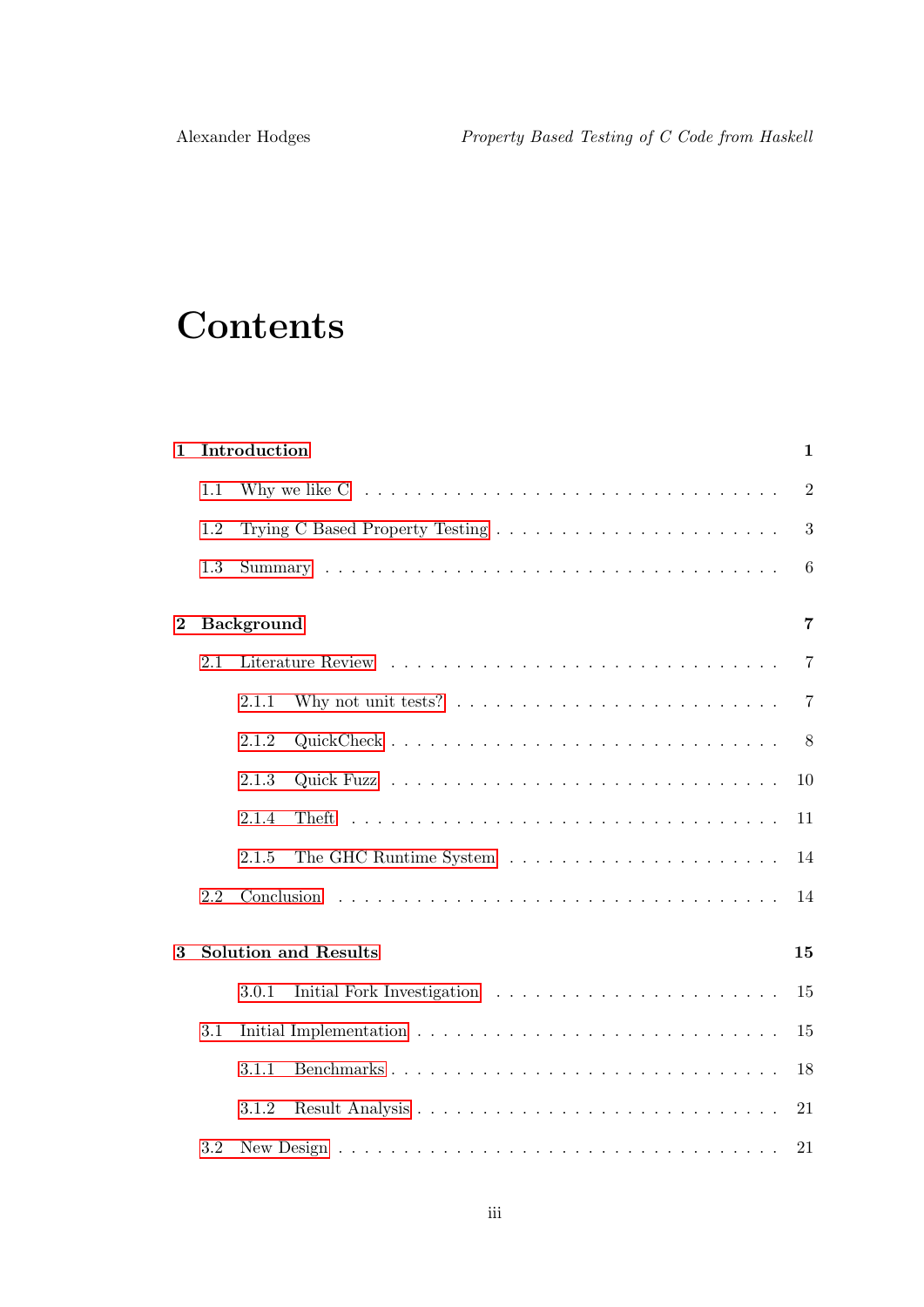|   | <b>Bibliography</b><br>31 |            |  |    |  |  |  |
|---|---------------------------|------------|--|----|--|--|--|
| 4 |                           | Conclusion |  | 30 |  |  |  |
|   |                           | 3.5.1      |  | 29 |  |  |  |
|   | 3.5                       |            |  | 29 |  |  |  |
|   |                           | 3.4.2      |  | 29 |  |  |  |
|   |                           | 3.4.1      |  | 27 |  |  |  |
|   | 3.4                       |            |  | 27 |  |  |  |
|   |                           | 3.3.3      |  |    |  |  |  |
|   |                           | 3.3.2      |  | 27 |  |  |  |
|   |                           | 3.3.1      |  | 26 |  |  |  |
|   | 3.3                       |            |  | 26 |  |  |  |
|   |                           | 3.2.3      |  | 25 |  |  |  |
|   |                           | 3.2.2      |  | 23 |  |  |  |
|   |                           | 3.2.1      |  | 22 |  |  |  |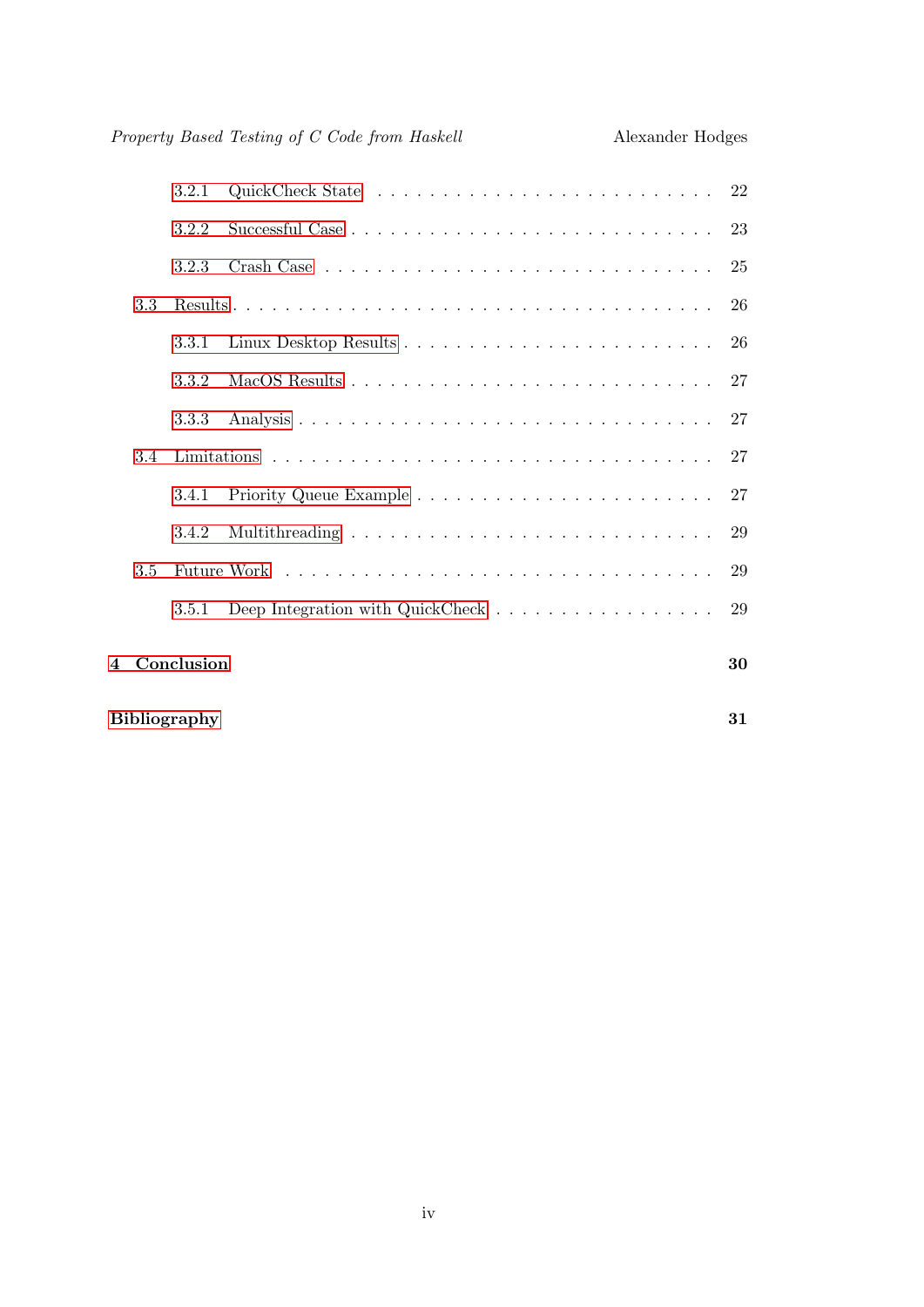## <span id="page-4-0"></span>Chapter 1

## Introduction

When developers write programs they want to be sure that the program does what they are expecting. One way a developer can convince themselves that a program is correct is through testing the program. Testing works by either manually or automatically specifying inputs to the piece of code the programmer wants to test and verifying that the code produces the correct result. One way of generating this test data is through property based testing. With this form of testing the programmer writes a set of properties for each function they want to test. The testing framework will then automatically generate random data and ensure that the function satisfies the specified properties. If the testing framework finds a failing case then the framework will try to shrink the input to find the smallest failing case. Shrinking is done by breaking down the generated input into smaller parts and running the function against this smaller data and seeing if the program still fails the property.

For an example of property based testing, suppose we have written a merge function which given two lists of integers called xs and ys should combine then in such a way that the returned list is also sorted. We also need a sort function to specify our property. The example we will look at is written in Haskell  $[M<sup>+</sup>10]$  $[M<sup>+</sup>10]$  and uses the QuickCheck [\[CH00\]](#page-34-1) framework to specify the property. Firstly we define the type signatures of the merge and sort functions: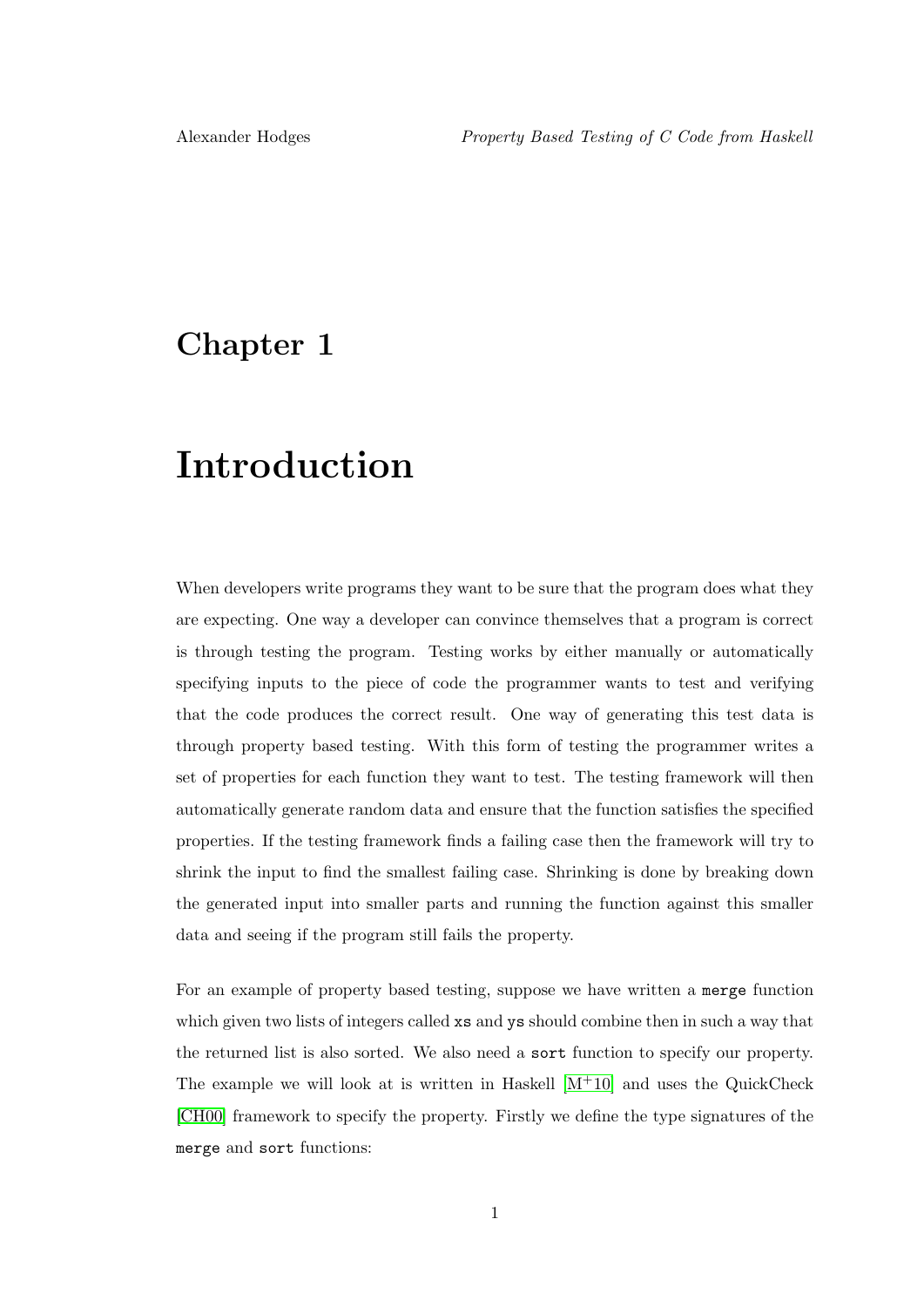```
merge :: [Int] \rightarrow [Int] \rightarrow [Int]
sort :: [Int] \rightarrow [Int]
```
The first line states that the merge function must be given two lists of integers and will return another list of integers. The second line states that the sort function should be given a list of integers and should return another list of integers. With these two functions we can now define our property:

```
prop\_merge\_sort :: [Int] \rightarrow [Int] \rightarrow Bool1prop_merge_sort xs ys =
    (sort (xs ++ ys) == merge (sort xs) (sort ys))
```
The property states that appending the two lists xs and ys followed by sorting then should produce the same list as sorting each list individually and then running our merge function on these two now sorted lists. This property also has the advantage of specifying the complete functional correctness of the merge function, meaning that any program which passes this property is totally correct.

#### <span id="page-5-0"></span>1.1 Why we like C

From the example above we have seen that we can property test Haskell code, however there are many programs which are written in languages other than Haskell which also need to be tested. C is an imperative language which has been used to write many popular libraries; it is also useful for writing low level performant code. However, as C is a low level language, memory management is up to the programmer [\[HB03\]](#page-34-2). Managing memory manually along with the unsafe nature of C means that any one of the bugs in a C program could result in a segmentation fault. A segmentation fault occurs when the operating system (OS) detects the program is trying to access memory which it shouldn't; this usually results in the program being terminated. For this reason it is beneficial to test C code before it is run in production.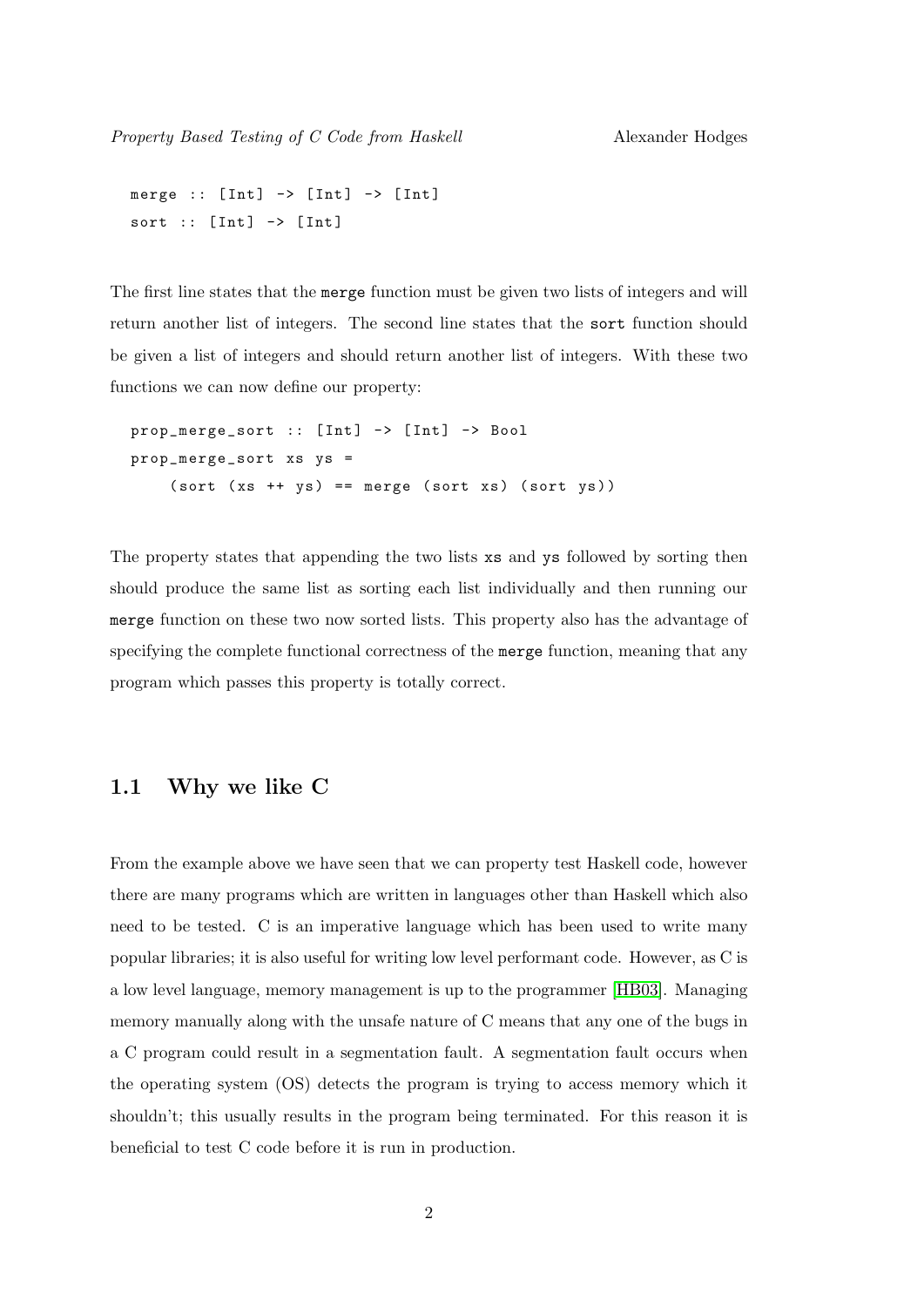### <span id="page-6-0"></span>1.2 Trying C Based Property Testing

To test out how property based testing in C works, we will look at a custom 'fast array' library in C that implements the my reverse function. The goal is to write a property for this function which tests to ensure that the my\_reverse acts like a normal reverse function.

As this program is written in C we will start by using a C based property testing framework called Theft [\[Sco17\]](#page-34-3). We will look at Theft in greater depth in [Section 2.1.4.](#page-14-0) Below is a Haskell version of the property which would be used to test a Haskell version of the function followed by the Theft property to test the C code.

```
prop_reverse_same :: [Int] -> Property
prop_reverse_same xs = my_reverse xs == reverse xs
```
Figure 1.1: Pure Haskell Property

[Figure 1.1](#page-6-1) states that giving the custom  $my\_reverse$  function a list of integers should return the same list as the one returned by the built in reverse function.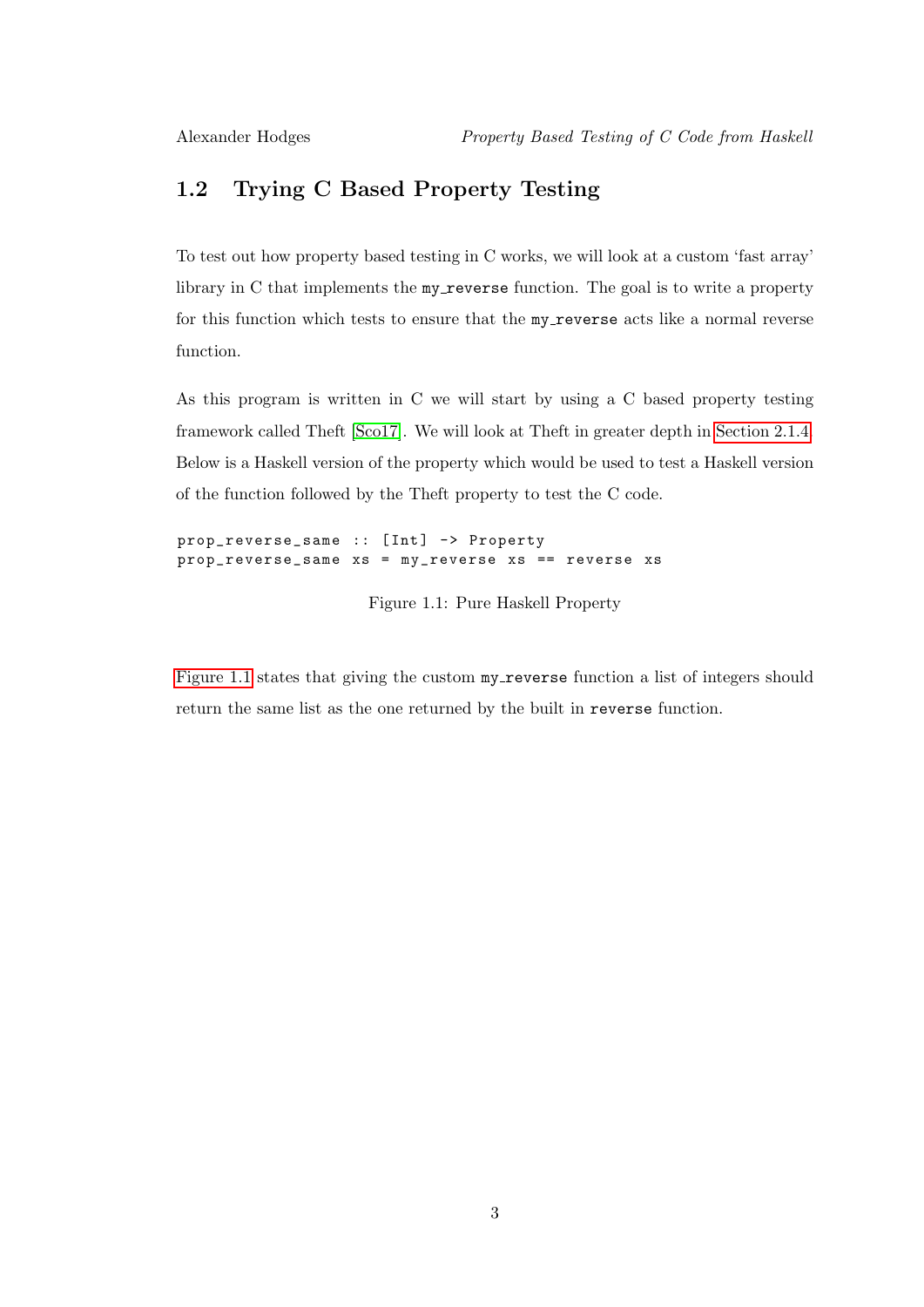}

```
static enum theft_trial_res prop_reverse ( struct theft *t ,
                                             void *arg1) {
  // Extract array from argument
  \text{int} * \text{ origin} = (\text{int} *) \text{ arg1};// Allocate the memory for the copy of the array
  int* copy = malloc(sizeof(int) * ARRAY_SIZE);
  // Copy the array
  for(int i = 0; i < ARRAY_SIZE; i++) {
    copy[i] = orig[i];}
  // Perform the in place reverse
 my_reverse ( copy , ARRAY_SIZE ) ;
 // Verify it has been reversed successfully
  for(int i = 0; i < ARRAY_SIZE; i++) {
      if (orig[i] != copy [ARRAY_SIZE - i - 1]) {
          return THEFT_TRIAL_FAIL ;
      }
  }
 return THEFT_TRIAL_PASS ;
```
Figure 1.2: Theft Reverse Property

[Figure 1.2](#page-7-0) shows a Theft property for testing the my reverse function. The C function in [Figure 1.2](#page-7-0) firstly creates a copy of the input array. The copy needs to be done due to the my reverse function performing an in place reverse of the list. The my reverse function is called on the copy of the array and then compared to the original input. The comparison is done in the second for loop and ensures that the copy is a revered version of the original input. To reduce the complexity of the code a static compile time constant ARRAY SIZE was used to specify the size of the array. The static array size limitation is not present in the Haskell version of the code.

This function, however, is just the property. Theft, as we will see in more detail in [Section 2.1.4,](#page-14-0) requires both a function to allocate the list data structure (including setting the random values) as well as code to tell Theft how to run the actual test. As we noted in [Section 1.1](#page-5-0) C is an unsafe language. When writing the Theft testing code the lack of safety in C can result in the testing code itself crashing and needing to be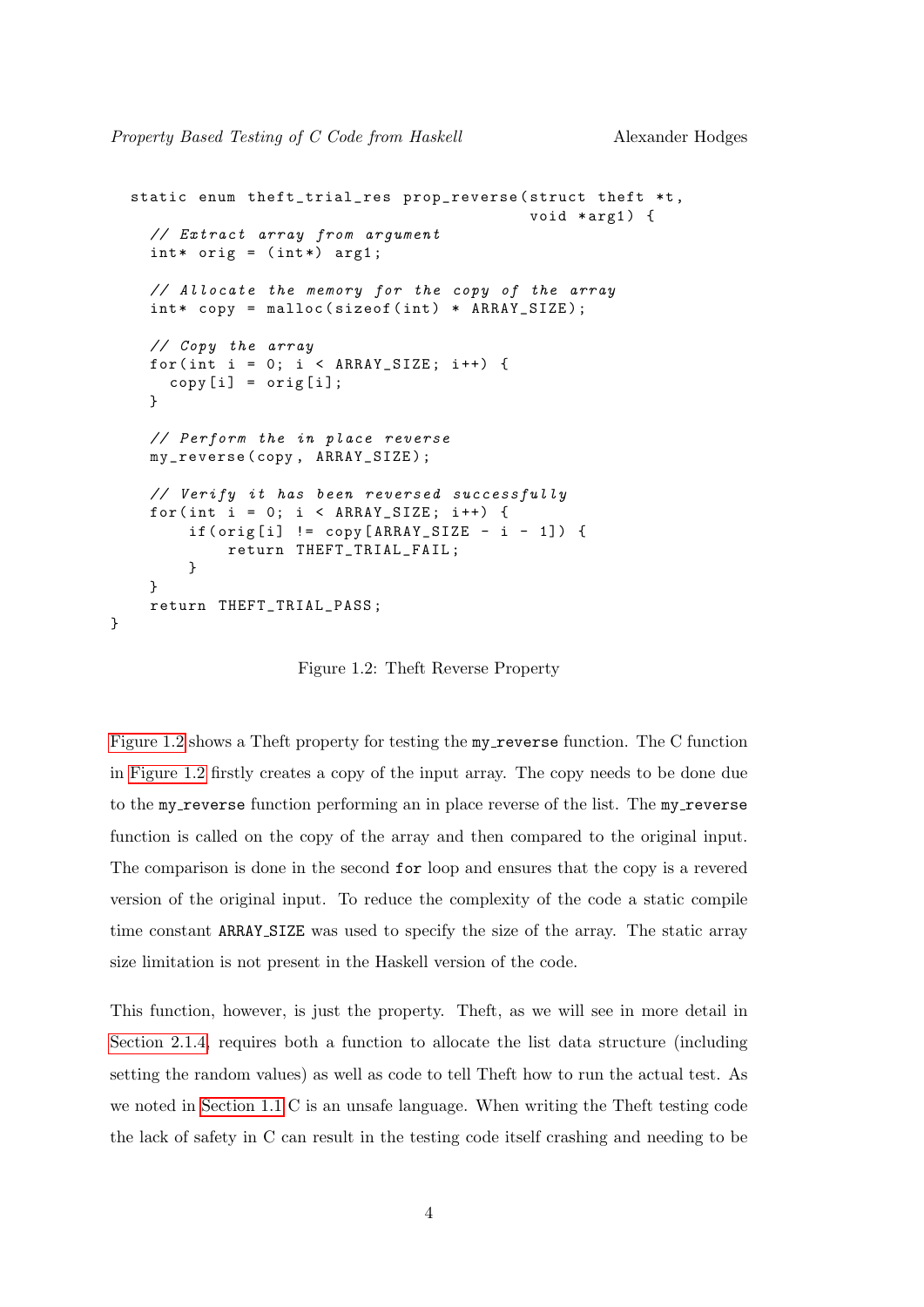debugged. Compared to the pure Haskell property the Theft code is more verbose and more difficult to get correct.

Ideally, we want a solution like the pure Haskell property. To do this, Haskell can be linked to C via a foreign function interface (FFI) [\[Jon01\]](#page-34-4). By using the FFI to make C functions available from Haskell code we can then use QuickCheck to test these functions. Below is the result of combining QuickCheck with the FFI:

<span id="page-8-0"></span>foreign import ccall unsafe "fastlist. $h_{\text{H}}$ my\_reverse" my\_reverse :: Ptr CInt -> CInt -> IO () prop\_reverse\_same :: [CInt] -> Property prop\_reverse\_same xs = ioProperty \$ do p <- newArray xs my\_reverse p ( fromIntegral \$ length xs ) xs ' <- peekArray ( length xs ) p pure  $(xs' == reverse xs)$ 

Figure 1.3: C FFI Based Property

[Figure 1.3](#page-8-0) is more complicated than the pure Haskell implementation, due to the C code not having a guarantee of purity as well as having to pass Haskell data structures to the C code. The lack of purity causes the resulting Haskell type of the function to be wrapped in the IO monad. The type signature for the C function can be seen on the first line with the call to foreign import ccall unsafe. The ioProperty function is needed to be able to do IO operations inside a property. Finally the newArray and peekArray functions allow the programmer to create and read a C compatible array from and into a Haskell style list respectively.

This unlike the Theft example is the entire code needed to test the my reverse function, however by running the prop\_reverse\_same with QuickCheck it immediately finds a case which causes the function to access an invalid memory location. The OS then sends the segmentation violation (SIGSEGV) signal, terminating the process. The termination results in the following message: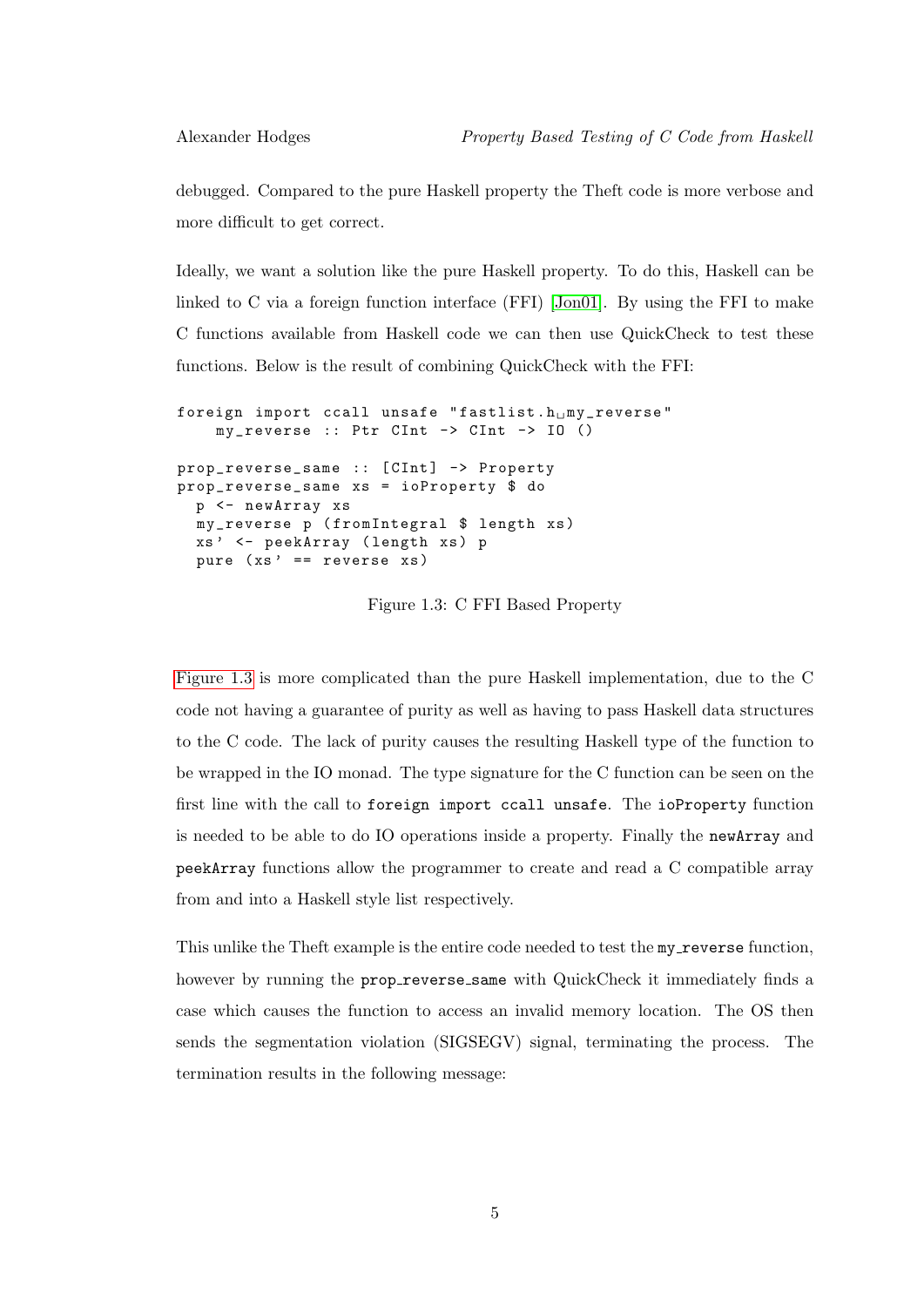\*TestList> quickCheck prop\_reverse\_same cabal: repl failed for FastList-0.1.0.0. The build process segfaulted (i.e. SIGSEGV).

This error message is not very helpful as it fails tell us what input caused the program to crash. To be able to identify the cause of the bug, the testing framework must provide the case that caused the program to crash. Without the failing test case, we would not be able to reproduce the bug and so it would remain present in the program until the programmer is able to determine how to reproduce it. As we will see in [Section 2.1.4,](#page-14-0) Theft is able to work around this problem by using the fork system call.

#### <span id="page-9-0"></span>1.3 Summary

Property based testing is one of the ways a developer can gain more confidence in their program. We have seen in the above example that writing these properties in the Haskell language is much simpler than using a C based approach, and we were able to link Haskell to C via the FFI. However, the problem of dealing with unexpected crashes needs some further insight, as we need to determine how to extract the failing case. Moving forward we now have the following goal to keep in mind as we look at other projects and our design:

To easily write properties for C code which are tested automatically and to provide helpful information on failure.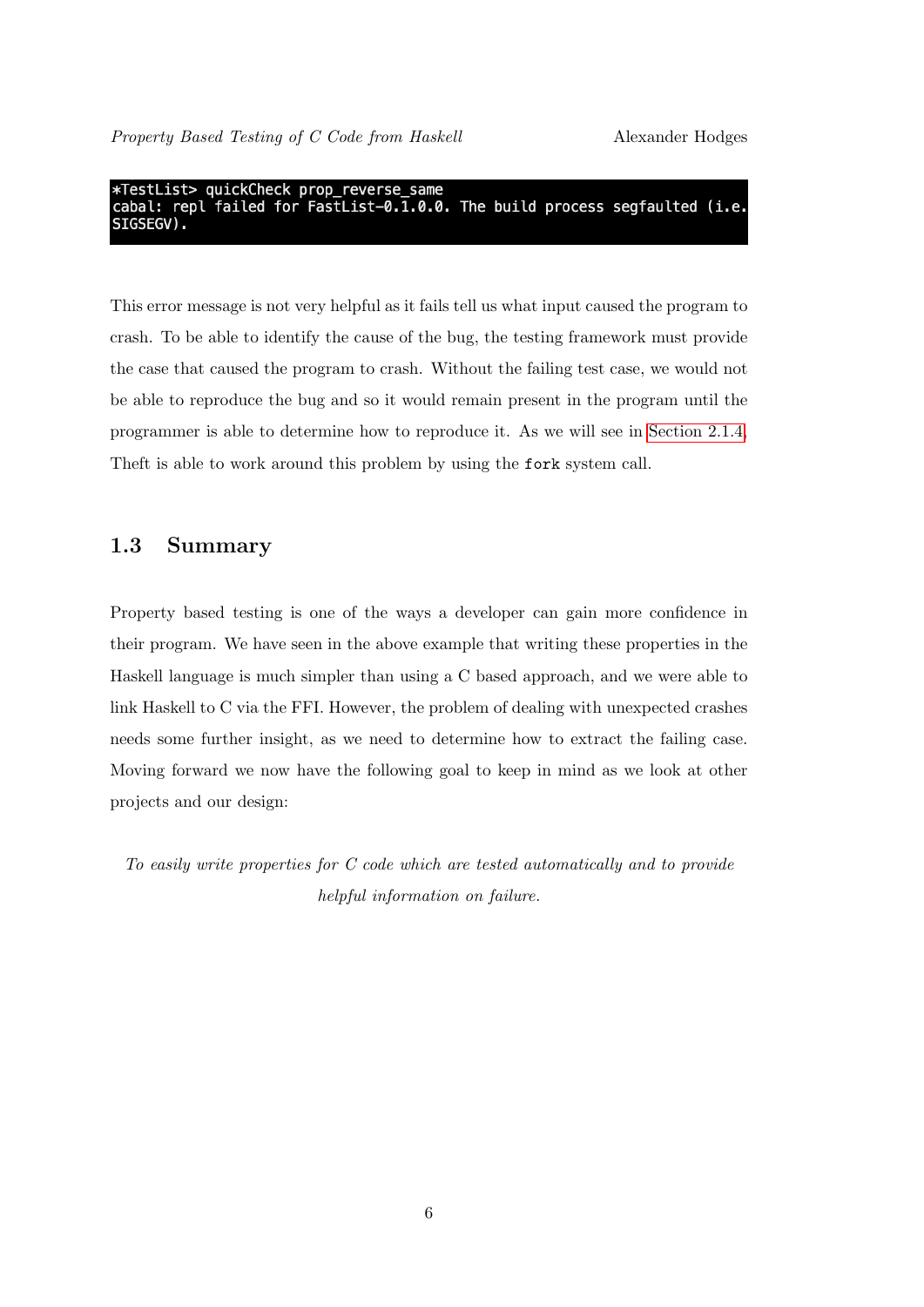## <span id="page-10-0"></span>Chapter 2

## Background

In this chapter we will investigate various tools and methodologies around the property based testing area and testing in general.

#### <span id="page-10-2"></span><span id="page-10-1"></span>2.1 Literature Review

#### 2.1.1 Why not unit tests?

Unit tests are another form of testing that a programmer can use to ensure the program behaves as expected [\[CL02\]](#page-34-5). They work by specifying the inputs to the program and the expected output. A simple example of a unit test would be testing the reverse of the list  $[1,2,3]$  is  $[3,2,1]$  an example using the my-reverse from [Section 1.2](#page-6-0) is shown below:

```
test_one :: [Int] -> Bool
test\_one xs = [3, 2, 1] == (my\_reverse [1, 2, 3])
```
The unit testing framework will then run all the tests and report on any which didn't produce the expected output. There are some disadvantages to this method, however. Firstly when testing multiple functions that interact, the developer has to write a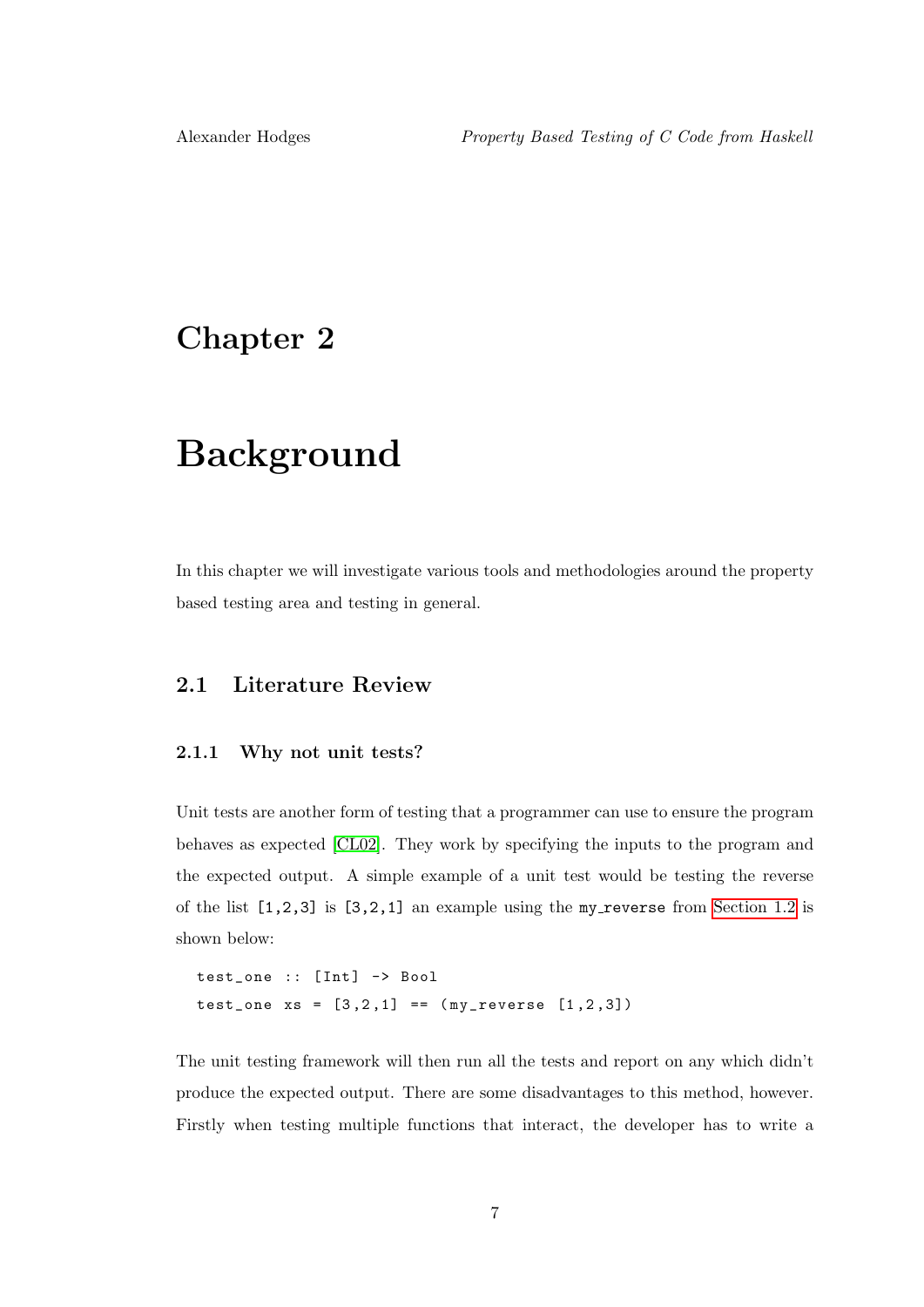polynomial number of tests [\[Hug16\]](#page-34-6) to ensure that each interaction of the function is tested. An example of this would be if a calculator applications was being developed the programmer would need to write tests for both the addition and multiplication parts. The programmer would also need to write tests which combine the addition and multiplication operations in various ways to ensure that they still behave as expected.

Another downside to unit testing can be seen when there is a change to how the function works, the unit tests will need to be reviewed and potentially re-written to conform to the new functionality. Returning to the calculator example, if there was a change in how the addition function worked the developer would need to not only change the addition tests but also the tests which combine addition with multiplication. By using properties a change in the functionality would only need to change the related properties and the testing framework will generate the new tests.

Finally, as the developer needs to write each test individually, there is a chance that the developer misses an edge case that they did not consider. For the my reverse example it could be that an input list size of 100 could break by allocating memory incorrectly. A property based testing framework is able to generate hundreds of test cases for each run, which reduces the chance a subtle bug like this would be able to slip through.

#### <span id="page-11-0"></span>2.1.2 QuickCheck

QuickCheck is a property based testing framework originally written for Haskell [\[CH00\]](#page-34-1), the QuickCheck program has now been ported to many more languages [\[Hug16\]](#page-34-6). Haskell, as a purely functional language is well suited to property based testing as an input to the function will always produce the same output [\[CH00\]](#page-34-1).

To support random data generation, the QuickCheck tool must be able to generate an arbitrary value for the input of the function. In Haskell this is done using the Arbitrary type class. For a type to be instance of the type class, the programmer must specify how to randomly generate a value for that type. QuickCheck comes with instances of these type classes for a large selection of the built in Haskell data types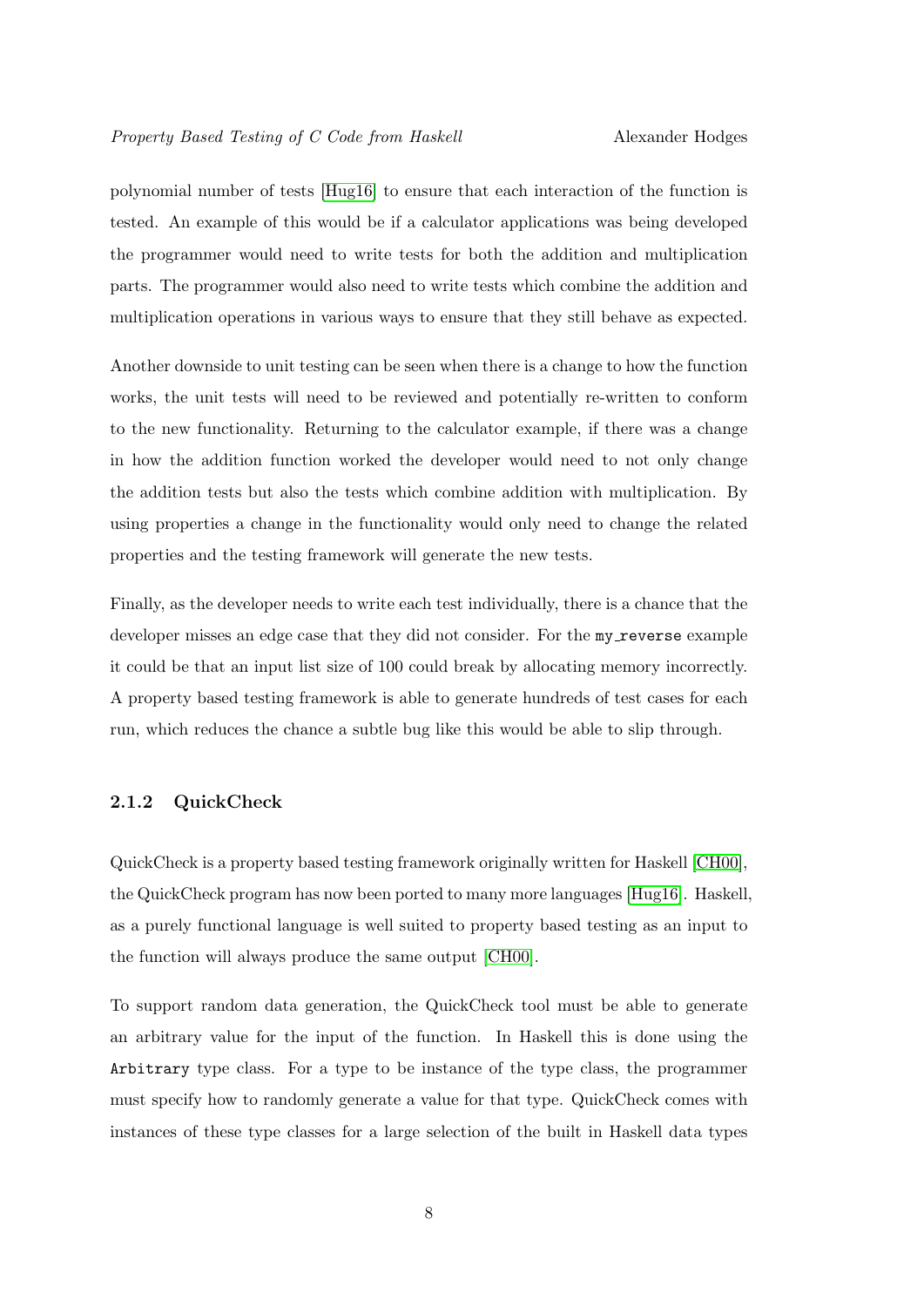which means that for functions which use the built in types, only the property itself needs to be specified and QuickCheck will handle the rest.

After specifying how to generate the test data (if needed), the next step is to actually specify the properties. As seen in the introduction, these properties can be quite short while still stating a large amount of information.

 $my\_prop$  :: [Int] -> [Int] -> Bool  $my\_prop$  xs  $ys = (sort (xs ++ ys) == merge (sort xs) (sort ys))$ 

Taking a deeper look into this property, the first line is the type signature which says this property is a function which takes two lists (with elements that can be ordered) and returns a property. As the example only uses lists, there is no need to specify how to generate the data. QuickCheck will use the value generator to produce a series of lists which it will then pass to the property to check if it holds. The left hand side of the == says to combine the two lists together and then sort the result. The right hand side states that each individual list should be sorted before being passed to the merge function; once sorted they are passed to the function and the resulting list is checked to ensure it equals the left hand side.

Now that the property has been specified, it can now be tested using the QuickCheck library. When the quickCheck function from QuickCheck is invoked it will use the provided data generation method to produce test data; it will then feed that into the property and check to see that it holds. If the property doesn't hold then QuickCheck will try to determine what about the specific part of the input caused the failure; this is done through a process called shrinking. The shrinking process gets the original input that caused the failure case and takes a sub-part of it. The sub-part is then tested against the property and if it fails again QuickCheck will shrink the sub-part. The shrinking process finishes when no sub-parts cause the property to not hold. When using the included types in Haskell the shrinking process is automatic. Once the smallest input has been found it will report it to the user along with whichever property failed.

To see shrinking in action suppose we have a wrongly implemented merge function: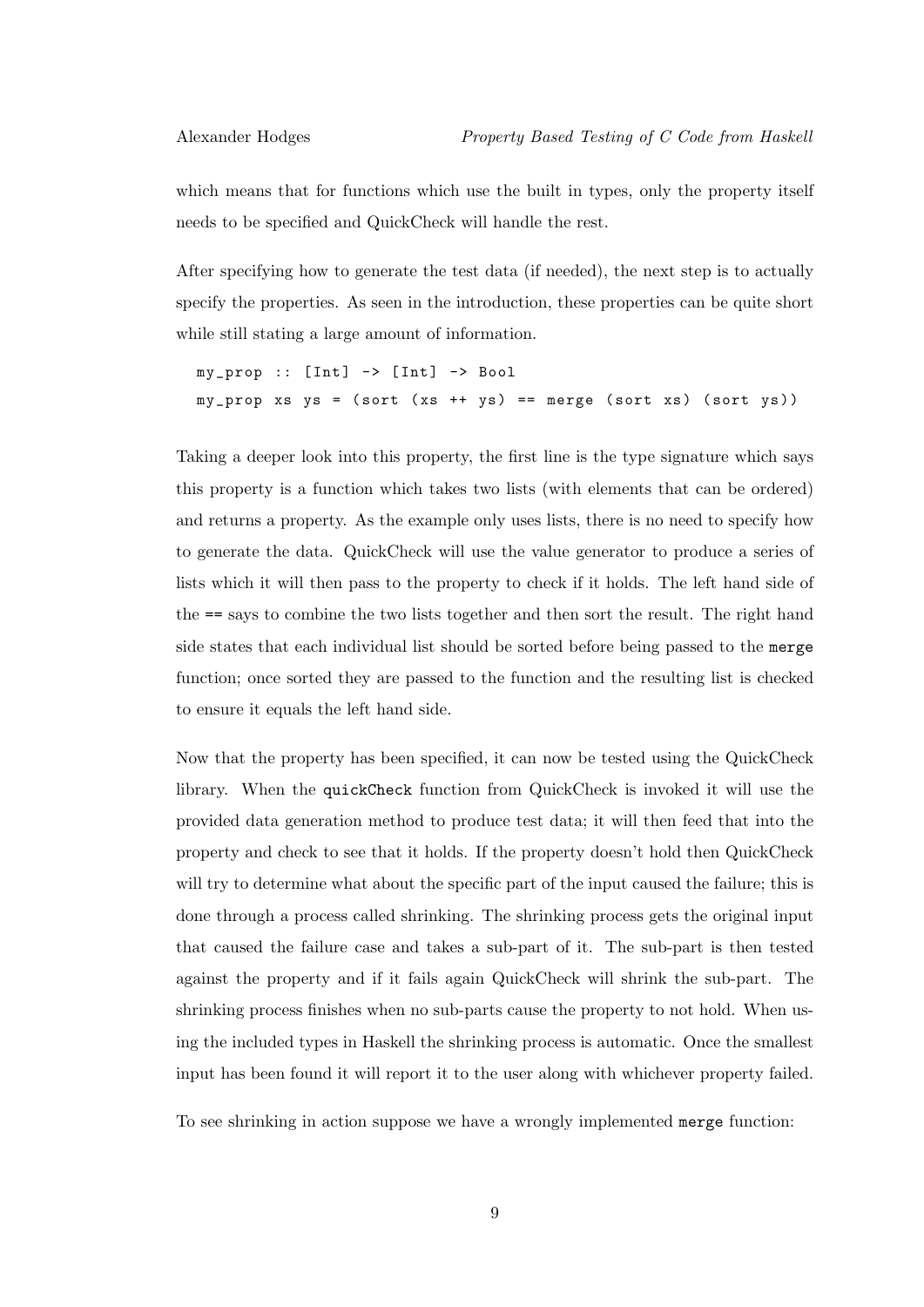merge xs  $ys = (sort xs) ++ ys$ 

Running the my prop through QuickCheck quickly results in it finding a failing case and shrinking it. Both cases can be seen below:





# Failed! Falsifiable (after 6 tests and 6 shrinks):

(b) Shrunk Case

#### Summary

Using the QuickCheck library along with Haskell allows for the simple specification of properties and shrinking of failing cases. However, as seen in the introduction it can not detect when a segmentation fault occurs due to the OS killing the process. There are some potential workarounds to this problem which we will investigate in [Section 2.1.3](#page-13-0) and [Section 2.1.4](#page-14-0)

#### <span id="page-13-0"></span>2.1.3 Quick Fuzz

QuickFuzz is another Haskell based testing framework. Unlike QuickCheck it does not test properties but uses a technique called fuzzing which tests a whole program against invalid inputs. QuickFuzz has a particular focus on fuzzing file formats and uses a GIF image file as an example. Of interest is the fact that QuickFuzz is designed to detect crashes. QuickFuzz internally uses the QuickCheck framework for generating the random test data and shrinking any failing cases.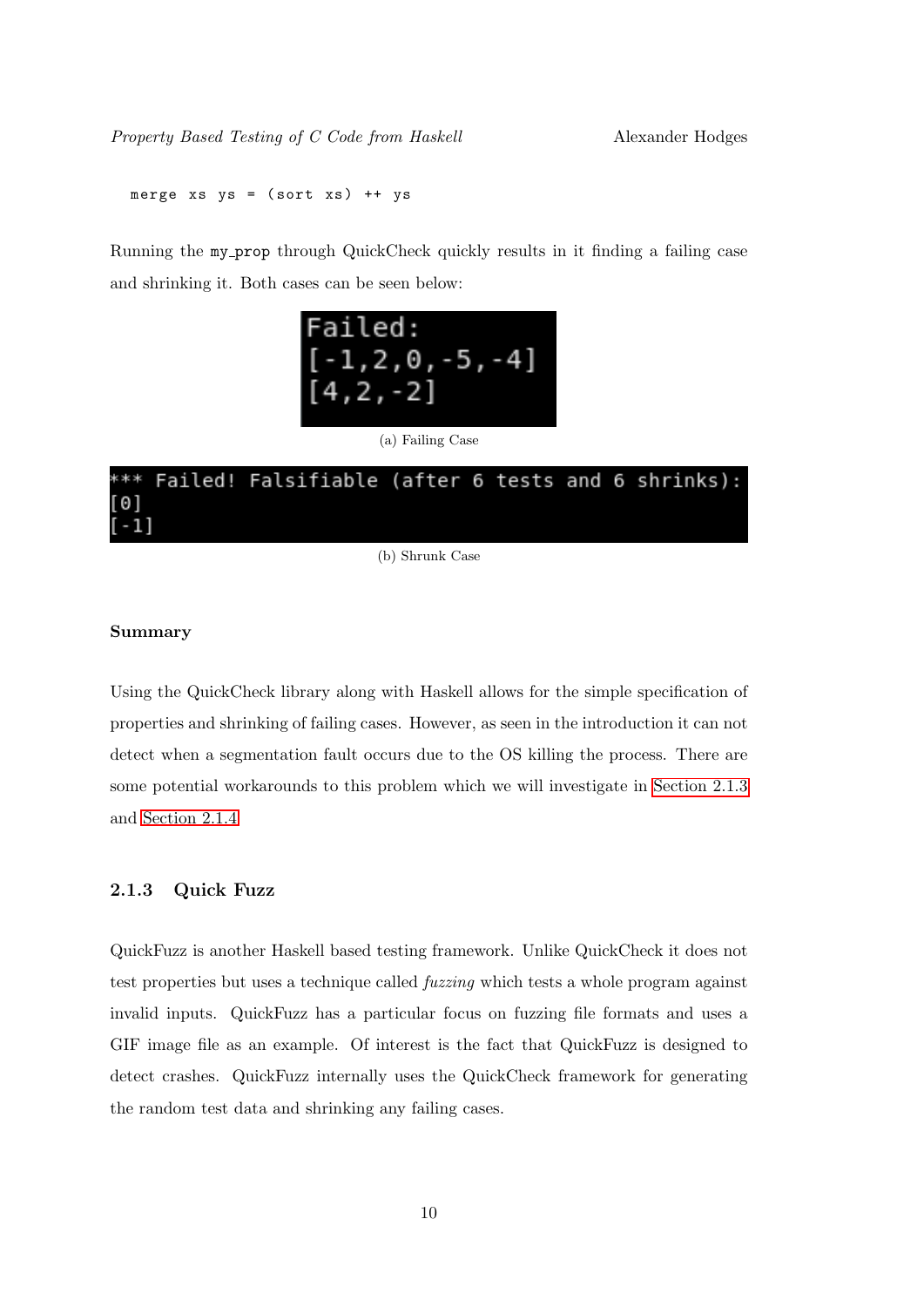To be able to specify how the file is laid out, the user must provide a data type which represents the structure of the file. This data structure can then be used by QuickCheck to randomly generate values which represent the file type. For the data to be randomly generated by QuickCheck the Arbitrary instances need to be defined. To automate this the MegaDeTH tool is used to derive these instances automatically [\[GCB16\]](#page-34-7).

Once QuickCheck has generated the data it must then be written to a file which can then be read by the program. This requires the user to create an encode function which takes an instance of the data structure and creates a file of that type from it. Finally, QuickFuzz can the run the program using the user provided command line. As the program is run in a separate OS process any crashes can be detected by QuickFuzz. If the program crashes QuickFuzz will then use QuickCheck's shrinking functionality to try and find the smallest possible failing case.

#### Summary

QuickFuzz provides a potential solution to being able to detect program crashes, however this method has some limitations. As QuickFuzz tests a complete program this limits the granularity to the whole program. If the user wanted finer grained testing, such as testing an individual function then they would need to use another testing framework. We want our framework to be able to test any function without having to write an entire program around it.

#### <span id="page-14-0"></span>2.1.4 Theft

As mentioned in [Section 1.2](#page-6-0) Theft is a property based testing framework that uses the C language to specify properties. To test programs using Theft the user needs to specify at least a function to allocate the input data and the property that the user wants to test with.

The first function, the allocation function is similar to the Arbitrary instance from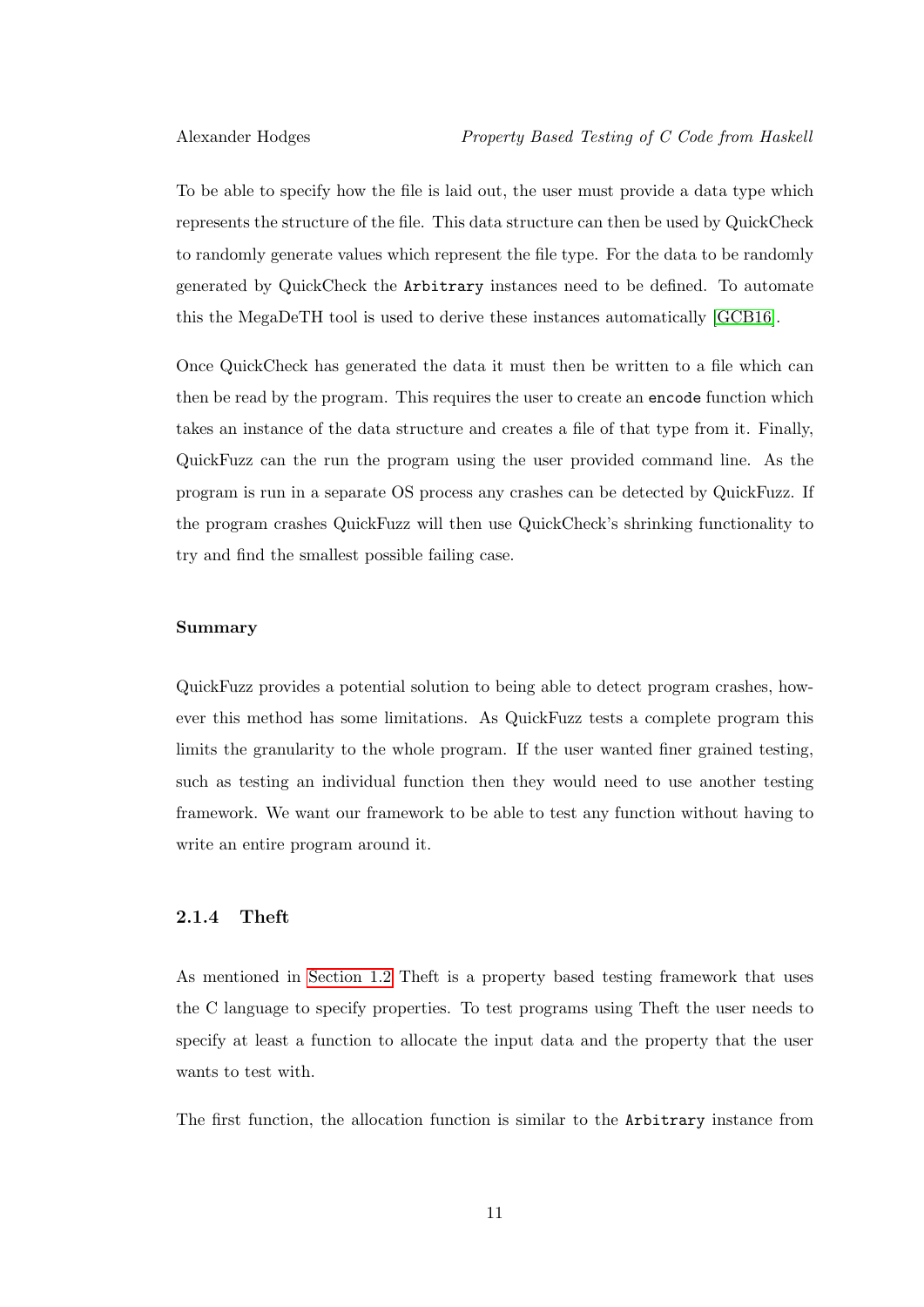QuickCheck. The allocation function must create a random instance of the input data. The Theft library provides the theft random bits function to generate random bits from the internal Theft seed. This seed needs to be used to ensure that when Theft runs the test again the same failure are observed as well as enabling Theft to shrink the failing input. Unlike QuickCheck the allocation function must also allocate the memory for the input data due to Theft not knowing anything about the structure of the data.

Below we have the allocation function for the list example introduced in [Section 1.2](#page-6-0) followed by the implementation of the Arbitrary instance for the Haskell version.

```
enum theft_alloc_res list_alloc_cb(struct theft *t, void *env,
                                     void ** instance ) {
    \texttt{int*} ret = malloc(sizeof(int) * ARRAY_SIZE);
    for(int i = 0; i < ARRAY_SIZE; i++) {
        ret[i] = theft\_random\_bits(t, 32);}
    * instance = ret;
    return THEFT_ALLOC_OK ;
}
instance Arbitrary Int where
  arbitrary = do
    max <- getSize
    choose (-max, max)
  shrink num = [0, 1, -1] ++ [-(num-1) \dots (num-1)]
```
The Haskell implementation requires two Arbitrary instances to be able to generate a random list of integers. Once we have defined the instance for integers however, we get the list instance for free as QuickCheck's Arbitrary instance for lists works on any value of a list's containing type. We can also see that the Haskell instance includes a shrink function which eases debugging as it allows QuickCheck to find the smallest value which causes the crash. The larger number of helper functions provided by QuickCheck along with us not having to do memory management allow us to write the instance in Haskell more succinctly.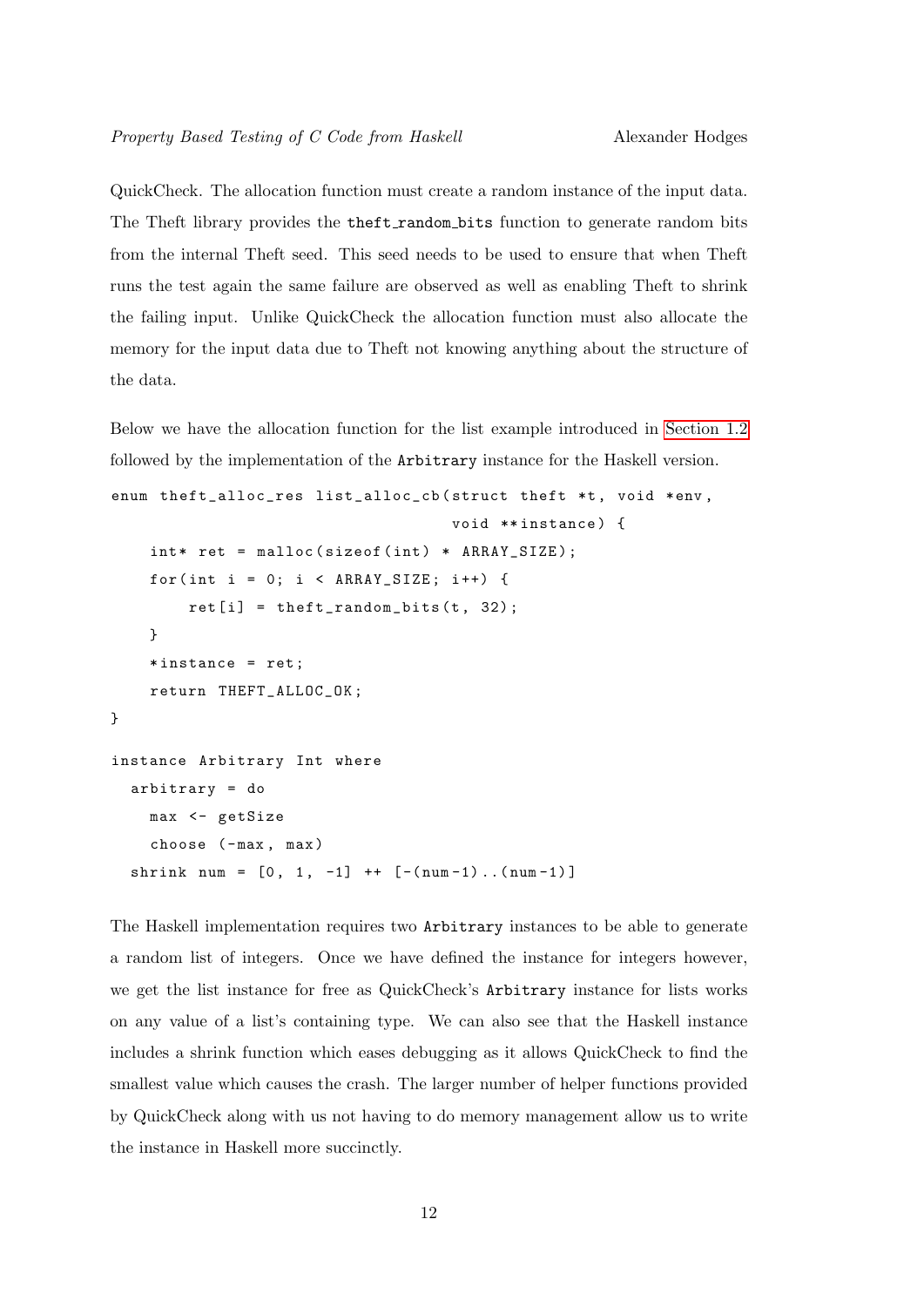The other function the user needs to specify is the actual property. The property function takes two arguments; the first is a struct which holds the Theft internal state and the second argument is a pointer (void  $\ast$ ) which points to the randomly generated input data from the alloc function. As the input data is passed as a void pointer Theft needs not know anything about the layout of the data structure it is all handled by the functions written by the user. The passing of the void pointer also highlights the issue with using C as the language for writing the properties: the user must deal with C's lack of type safety. If these pointer operations are mishandled it could result in a segmentation fault in the testing code itself, which would require painful debugging.

To run the property tests the developer must also tell Theft how to run it. The configuration exposes the fork option which tells Theft to run the test in another OS process. The fork system call creates a copy of the process called the child process. If the child process gets killed by the OS such as through a segmentation fault, the parent process can detect this. Once Theft has detected the crash it can then apply shrinking, just like QuickCheck to determine the smallest input which causes the program to crash.

Theft also has other optional functions that can be specified, these include free, hash, shrink and print. The shrink function must be specified to be able to tell Theft how to shrink the input data. The limited type system of C means that if the user wants shrinking support, this function must always be provided. This contrasts to QuickCheck which can automatically shrink data in most cases as QuickCheck provides a variety of Arbitrary instances as part of the implementation.

#### Summary

Theft provides a basis for inspiration on how to solve the problem of property based testing of C code. However, as seen in [Section 1.2,](#page-6-0) specifying these properties in C is a very verbose process when compared to Haskell's QuickCheck.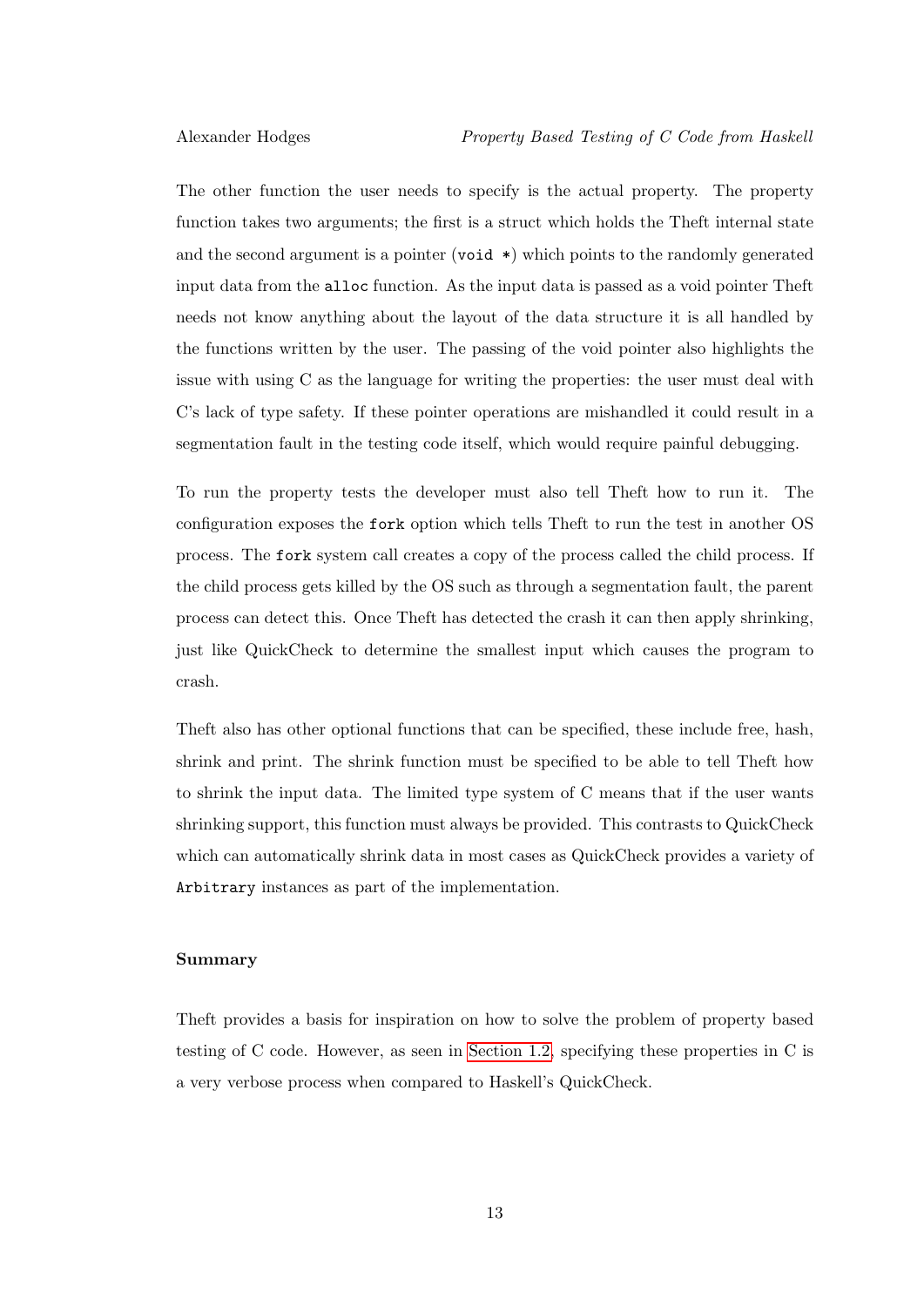#### <span id="page-17-0"></span>2.1.5 The GHC Runtime System

The Haskell language uses a runtime system along with lightweight threads to handle multitasking [\[MPJS09\]](#page-34-8). The lightweight threads are transparent to the operating system, so there can be multiple lightweight threads assigned to a single OS thread. While using lightweight threads makes thread creation cheap, allowing for potentially millions of threads, this creates an issue with the fork system call. When the fork is called from Haskell, only the caller's lightweight thread is copied to the child process, meaning that any shared variables accessed from the child are now invalid [\[oG02\]](#page-34-9). This problem isn't faced by Theft due to the C language's lack of runtime, but will need to be considered for our design due to our use of Haskell specifications.

#### <span id="page-17-1"></span>2.2 Conclusion

We have seen that property based testing is a helpful aid to finding bugs in programs along with various techniques to be able to detect and diagnose crashes. However, we have not found a solution which completely matches our goal of being able to easily specify properties of a program, and test them in a manner which can detect crashes. The next chapter will outline my progress into developing a solution which meets our goal.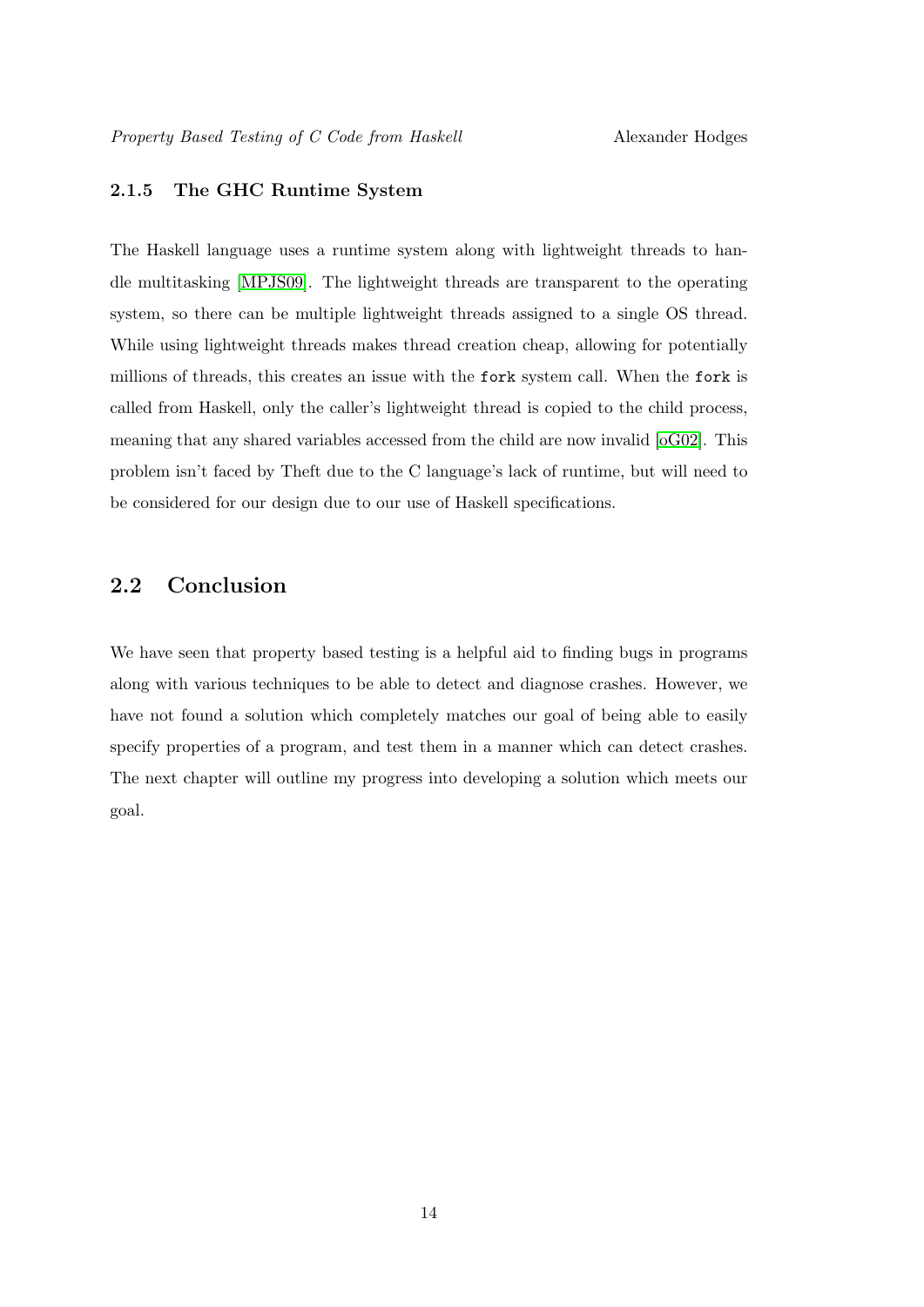## <span id="page-18-0"></span>Chapter 3

## Solution and Results

#### <span id="page-18-1"></span>3.0.1 Initial Fork Investigation

Before any implementation could be started the fork system call would need to be tested to ensure that it worked with the GHC runtime as we discussed in [Section 2.1.5.](#page-17-0) The fork system call wrapper in GHC came with a warning [\[oG02\]](#page-34-9) concerning the use of shared variables not being passed to the child process. The initial hypothesis was that as QuickCheck wasn't multi-threaded it wouldn't create any separate threads To investigate this I built a simple program which would call fork and then run a QuickCheck test in the child process, this was a success and evolved into the first implementation.

#### <span id="page-18-2"></span>3.1 Initial Implementation

For the first implementation we will use a simple design which works in a similar way to Theft. This design uses the fork system call to create a child process. The child process can then run the unsafe property in a safe environment. If the C code were to cause a crash the parent process will be unaffected as only the child process will be killed.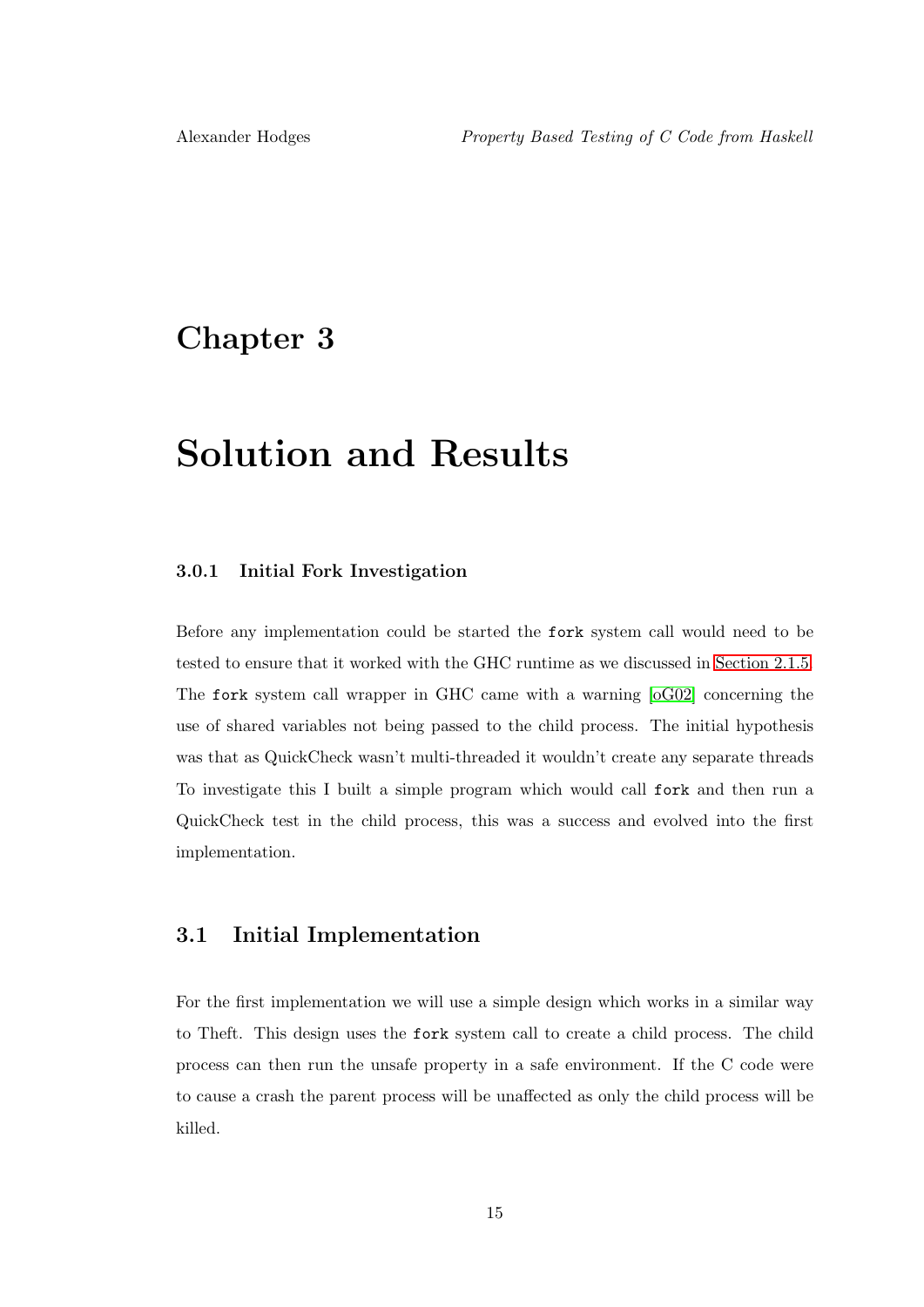For this design the tester needs to provide the QuickCheck property written in Haskell and the C code that the Haskell property will call via the FFI. The implementation, called quickFork has the following type:

```
quickFork :: Arbitrary a \Rightarrow Testable b \Rightarrow (a \rightarrow b) \Rightarrow a \RightarrowProperty
```
The developer will pass the function  $a \rightarrow b$  which represents the property that they want to test. The second a value is generated by QuickCheck and the returned Property is the final result of the running the function that was provided. As the fork system call is made inside the custom property generated by quickFork, the fork system call is completely transparent to QuickCheck. By making QuickCheck unaware of the spawning of new child processes we can get the automatic shrinking and data generation for free.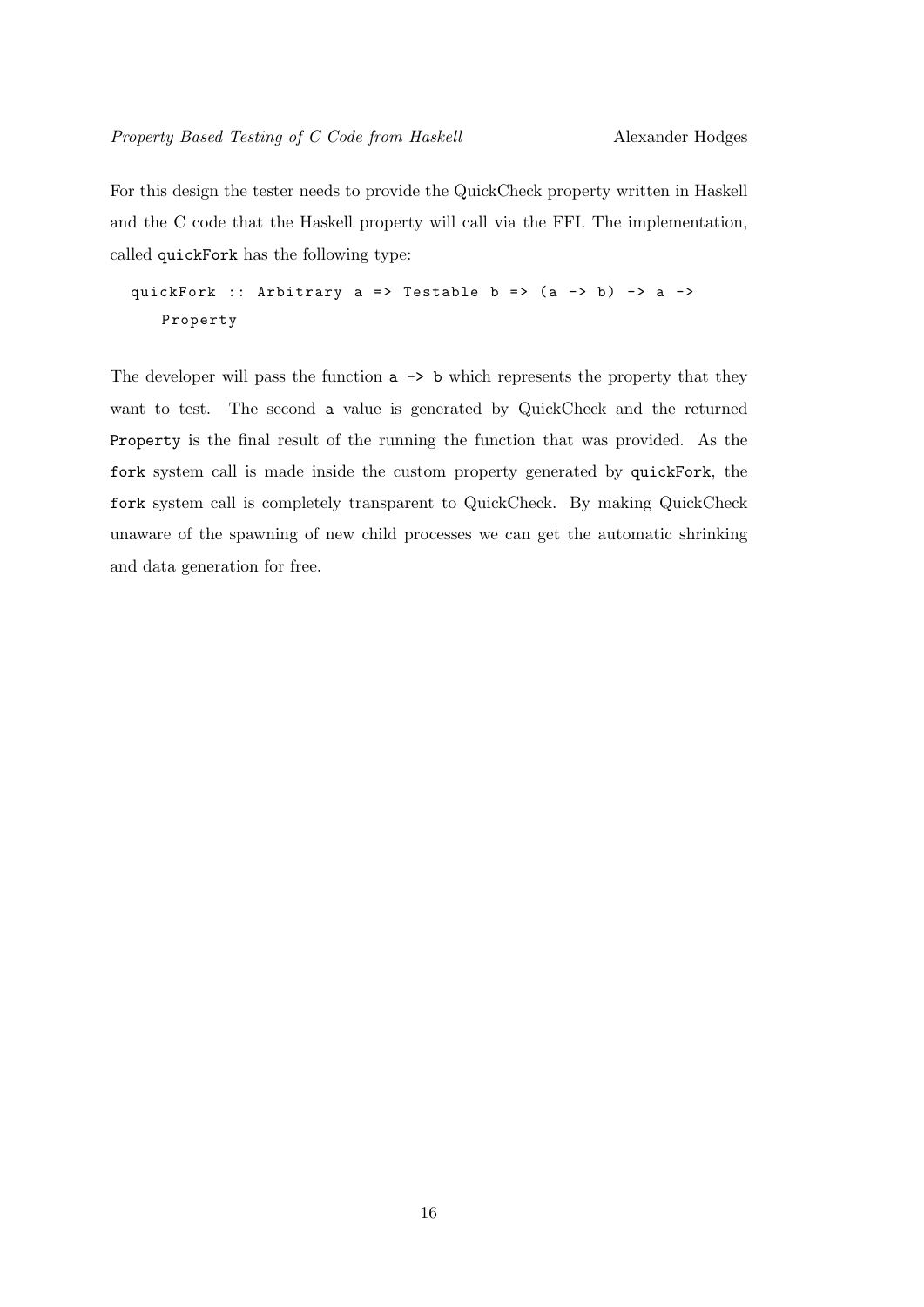<span id="page-20-0"></span>

Alexander Hodges Property Based Testing of C Code from Haskell



Figure 3.1: Property Verification

[Figure 3.1](#page-20-0) shows the steps that are taken to safely verify the property. Firstly the original property that the developer provides is passed to the quickFork function, this wraps the given property to call the fork system call. Next QuickCheck is called, passing in the custom property returned by quickFork. QuickCheck will then generate the first test data and pass it to the custom property. The custom property will then call fork and test the property against the data QuickCheck generated. If the child doesn't crash it will send a pass or fail message to the parent over a pipe depending on if the property held or not. If the child crashes the parent process detects this by checking the exit code of the child, if it is non 0 the parent will treat that as a failure too. The parent will then return either True or False as the result of the custom property to QuickCheck. If the custom property fails QuickCheck can begin shrinking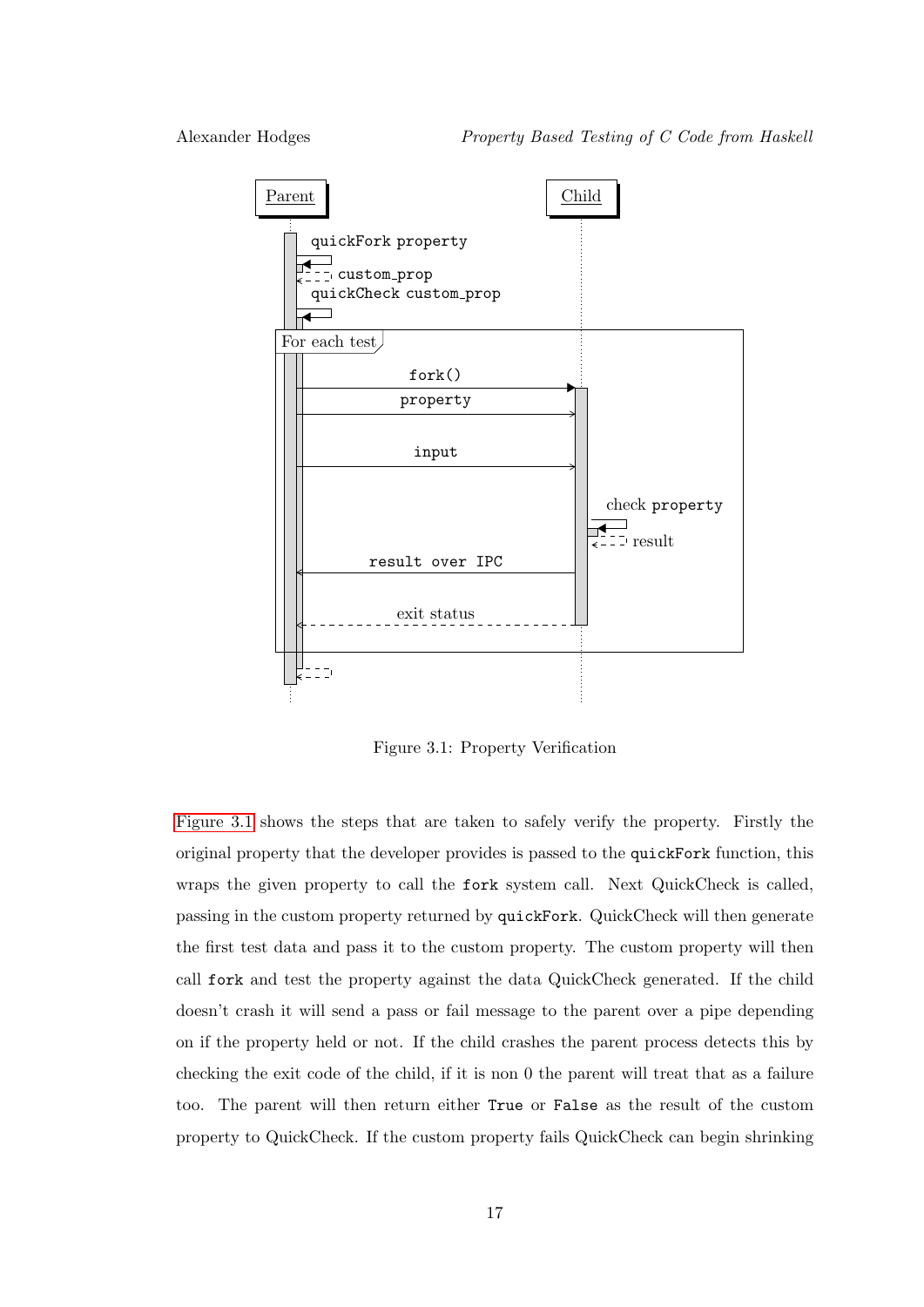the test data otherwise QuickCheck will generate another test input and run through the process in the For each test of [Figure 3.1.](#page-20-0)

#### <span id="page-21-0"></span>3.1.1 Benchmarks

To test the performance impact four types tests were ran on both a Linux based desktop machine, which has a Intel 4790k processor along with 16GB of ram and a 2017 13 inch MacBook Pro running MacOS 10.14.6, both machines used GHC 8.6.5. The test revolved around a my reverse function written in C and was compared with reverse from the Haskell base package. The reverse C function is shown below, it takes in an array of integers called l and the size of the array as size:

```
void my_reverse(int* 1, int size) {
    if ( size < = 1)return ;
    int t;
    int front = 0;
    int back = size - 1;
    while (front < back) {
        t = 1 [front];
        l[front] = l[back];
        l [back] = t;front ++;
        back --;}
}
```
I used the same prop reverse same as we saw in [Section 1.2](#page-6-0) to verify the correctness of both the Haskell and C reverse functions. The four tests involved testing the C and Haskell code both with and without using the fork system call for each test.

For comparison of the slowdown the C based code was also tested with the Theft [\[Sco17\]](#page-34-3) property testing framework. Each variation of the test was run 1000 times with the average of these in the appendix. For the testing using QuickCheck I used the default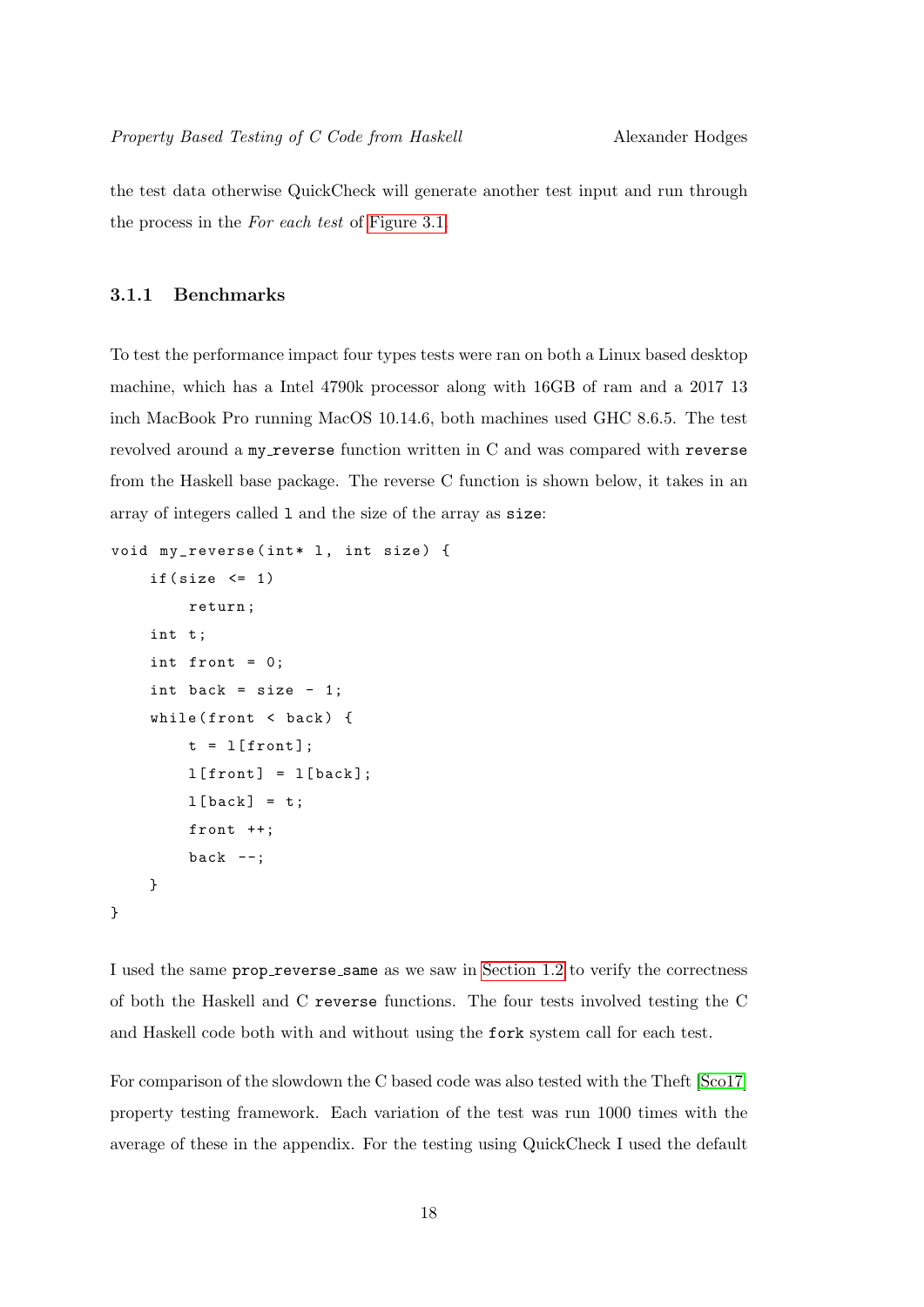arguments except for printing which was disabled. The graph shows the wall time that the program spent running along with the testing framework and language the function to be tested was written in.

#### Linux Desktop Results



Both QuickCheck results without using the fork call performed roughly the same and adding the fork system call also made both about 2.5x slower. From this we can deduce that the use of the testing of the C based code over the foreign function interface had little impact relative to the large slowdown caused by calling the fork system call. We can also see that both the Theft and QuickCheck based solution experienced a similar magnitude of slowdown when executing the fork system call for each test. When I tested on the Mac OS based laptop we got some interesting results.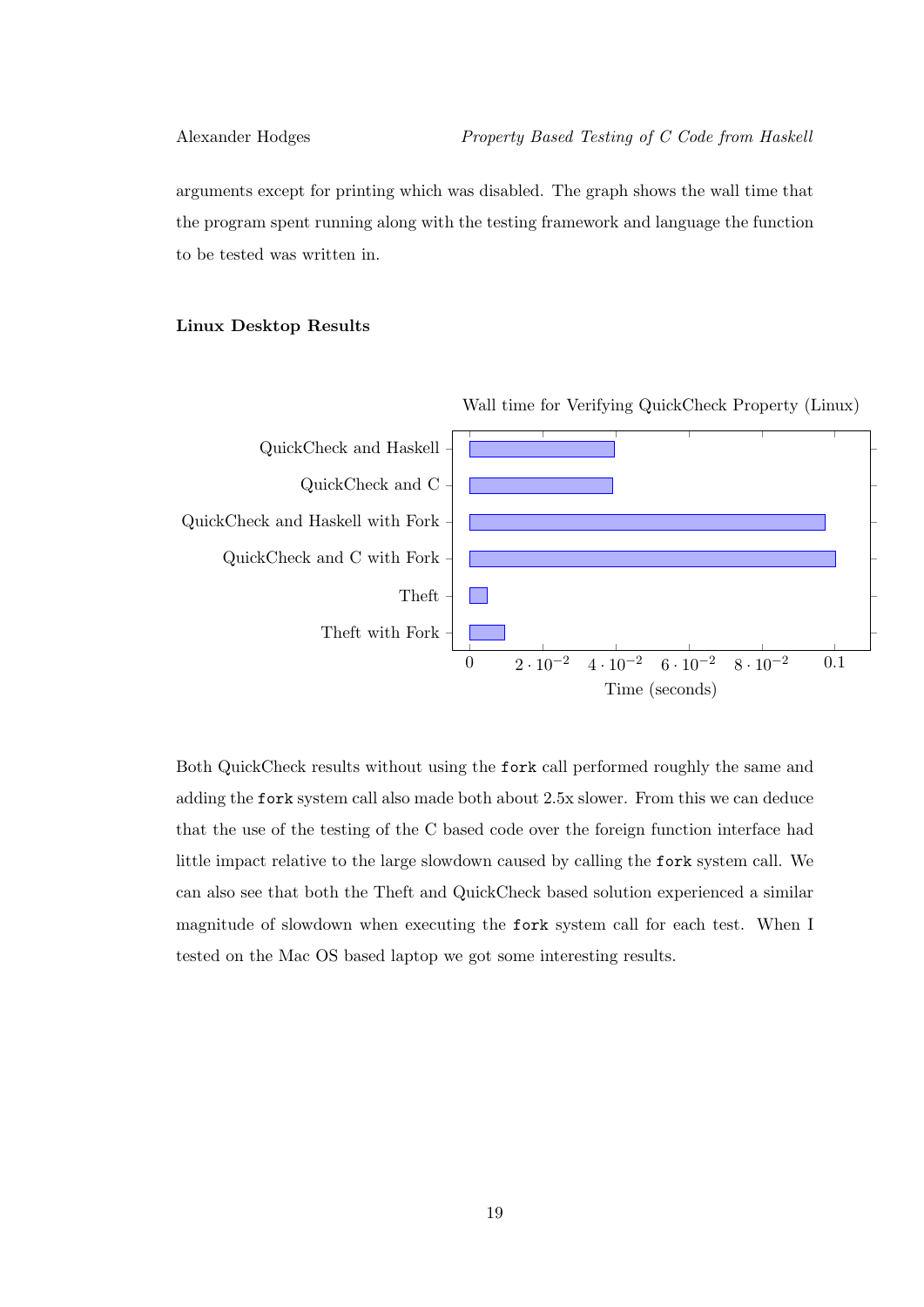#### Mac OS Results



As the Theft implementation didn't have such a large slowdown when testing with the fork call enabled, it looked like the combination of Mac OS, GHC and the fork system call was causing a very large slowdown. As the feasibility investigation for using fork was completed quicker than expected I was able to do some investigation into what was causing this significant slowdown.

To start off I looked at the breakdown the time command gives. This breakdown includes the amount of time spent making system calls, the time spent running application code and the total time it took, including any waiting. Below is a breakdown of the time spent in the application code, making system calls and waiting for the QuickCheck testing of the C code with the fork system call enabled.

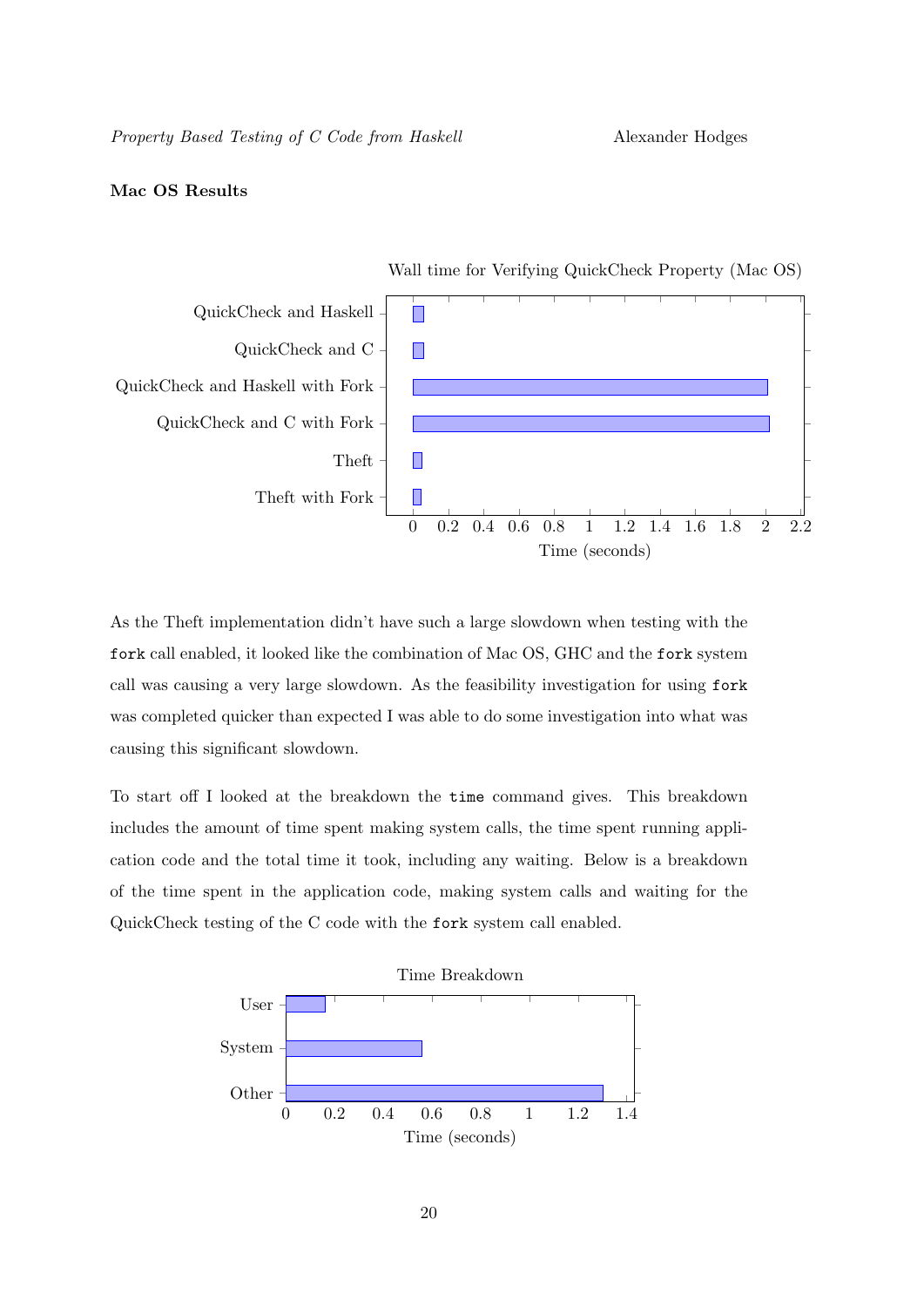This indicates that the program spends a large proportion of time waiting. By calling exitImmediately just before the code handed back to GHC resulted in a significant reduction in the wall time. The exitImmediately call runs the C function exit bypassing any cleanup the GHC does when the process finishes. The new timings with the exitImmediately call are below.



The large reduction in the time taken, especially in the other section would indicate that a large portion of the time is spent cleaning up the child processes. Testing this on the Linux desktop didn't help with reducing the speed.

#### <span id="page-24-0"></span>3.1.2 Result Analysis

From these results it is clear that the fork system call, especially on MacOS has a large overhead with our use case. As a developer might run these tests many times during their development cycle we want these properties to be verified as quickly as possible. So even though we have a working solution it is clear from these results that we need to find a way to reduce the number of fork calls quickFork makes.

#### <span id="page-24-1"></span>3.2 New Design

To reduce the number of fork system calls that are made the child process should try and run as many tests as possible with the parent only re-spawning the thread if the child process were to crash. To accomplish this we need to make two changes to the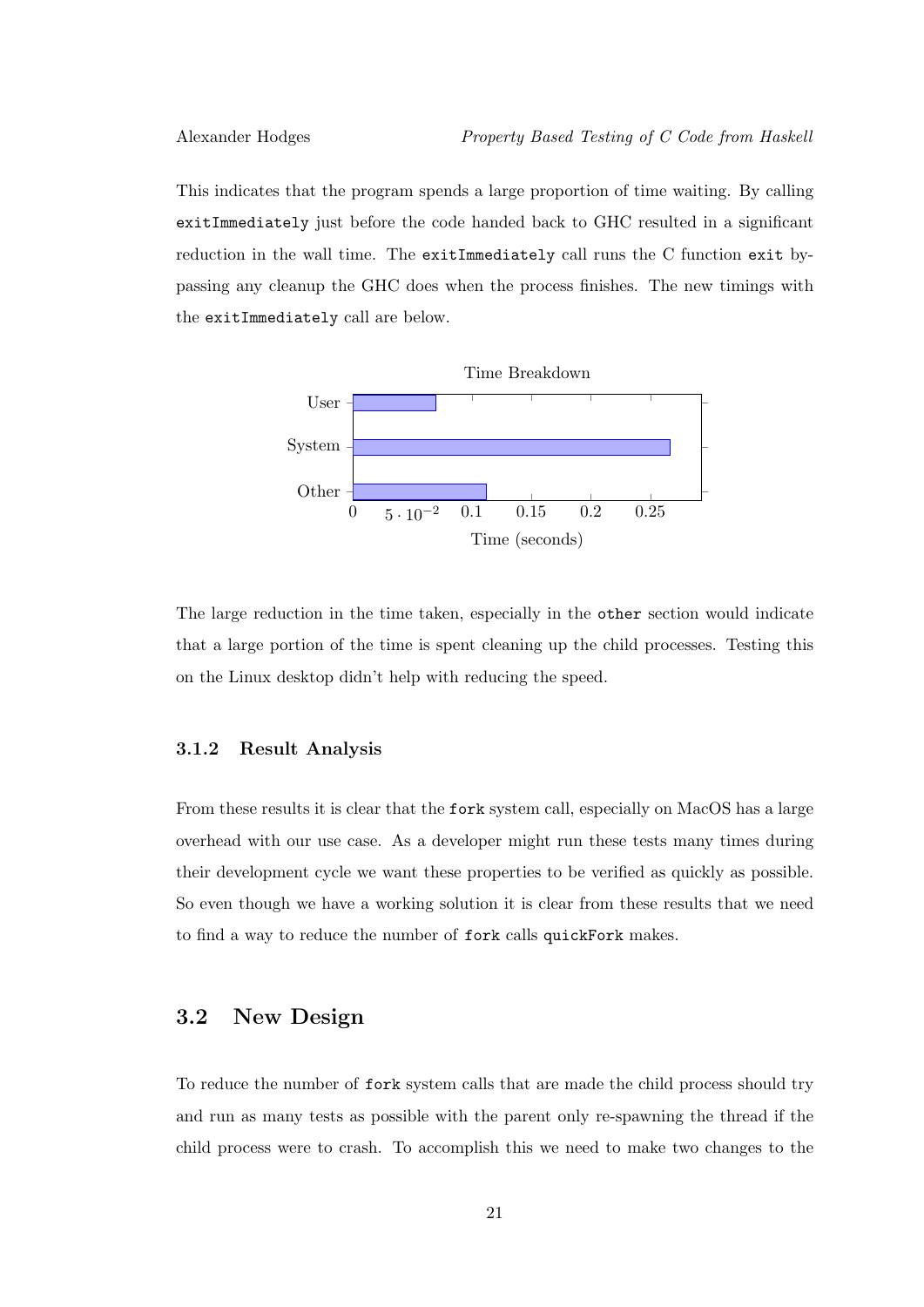way quickFork runs its tests. Firstly, as the child process is now running more than one test over its lifetime the parent process needs to become aware of what test the child is running in case the child crashes. Secondly, as the child now has to run multiple property tests we need to change the way a developer runs the tests. Instead of using quickFork to transform the given property into one which transparently uses the fork system call we must now pass the property to the child process and the child will then invoke QuickCheck itself. From the fast list example we saw in [Section 1.2](#page-6-0) a developer would originally test the property in a safe manner by running:

quickCheck ( quickFork prop\_reverse\_same )

Here the quickFork is transforming the property as described in [Section 3.1.](#page-18-2) Using our new design which calls QuickCheck in the child, this would now simply become:

#### quickFork prop\_reverse\_same

As quickFork will now call QuickCheck internally, the developer can now pass their property directly to the quickFork function. Consequently the quickFork function now has the following type signature:

```
quickFork :: (Show a, Arbitrary a, Testable prop)
                 \Rightarrow (a -> prop) -> I0 ()
```
With a  $\rightarrow$  prop being the property the developer wishes to test. This is a function which takes an a and will return a QuickCheck compatible property which it uses to determine whether that input has passed or failed. The new implementation will not return anything but rather print the results to standard out like the quickCheck function.

#### <span id="page-25-0"></span>3.2.1 QuickCheck State

For each test iteration the child process may die, this causes all the information in the child process to be lost. To ensure the parent process knows which input the child is about to run we need to look into how QuickCheck generates its test data.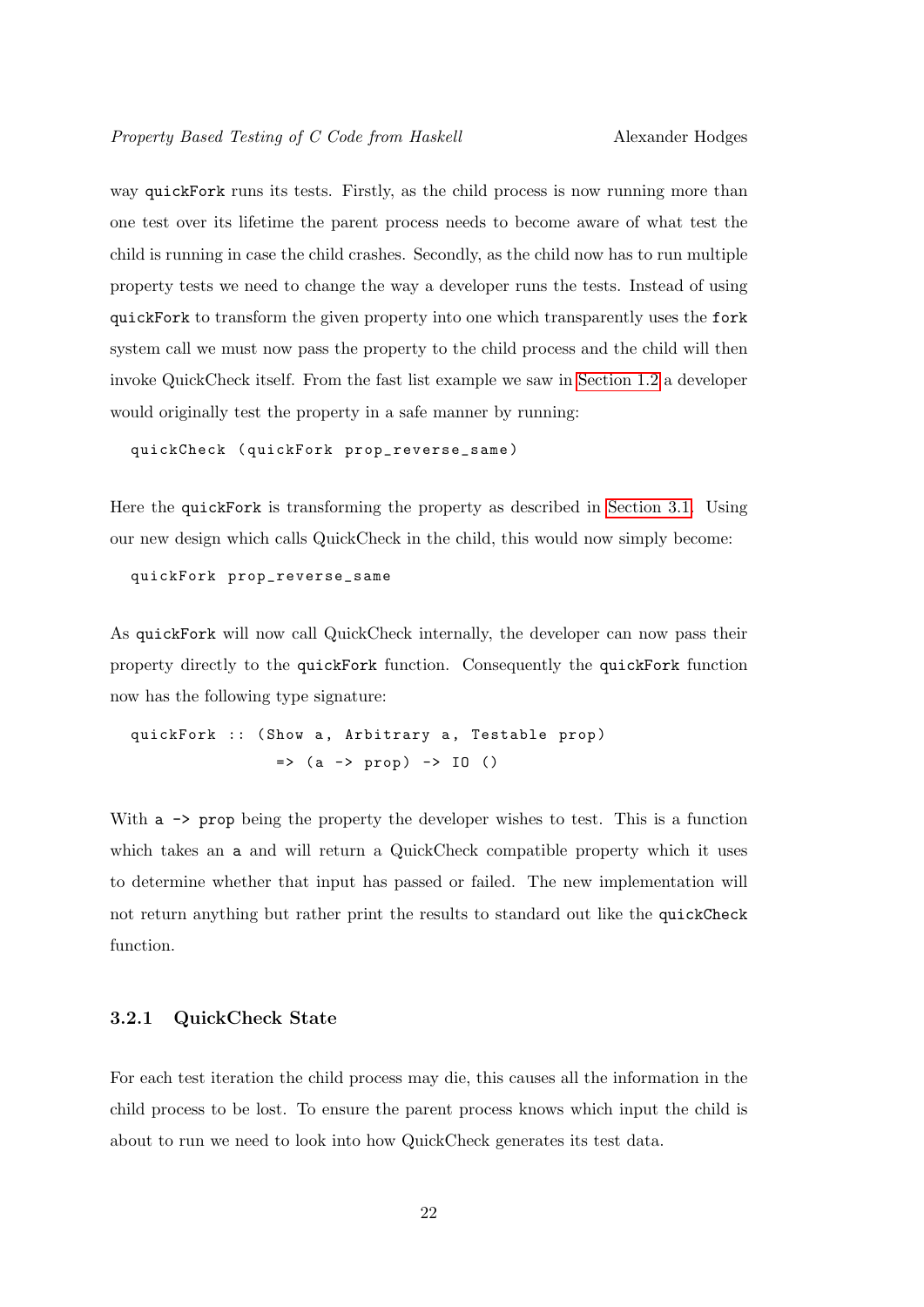To generate its test data QuickCheck creates a QCGen. The QCGen is the initial seed from which QuickCheck generates the sequence of test data to be used as input into the given property. By using the same QCGen QuickCheck will generate the same sequence of test data. However this only allows us to determine the starting values, QuickCheck has no external method which allows us to identify where in the sequence QuickCheck is up to.



#### <span id="page-26-1"></span><span id="page-26-0"></span>3.2.2 Successful Case

Figure 3.2: Successful property verification

[Figure 3.2](#page-26-1) shows the sequence of events that occurs when a property is able to be verified without the child process crashing. The first step is to create the seed, called the QCGen which as described in [Section 3.2.1](#page-25-0) is used by QuickCheck to generate the test data. The seed is generated in the parent process so it can be reused during the shrinking phase if the child process crashes.

Next the parent uses the fork to create the child process, the parent can then pass the property and the QCGen to the child process. The child process with then run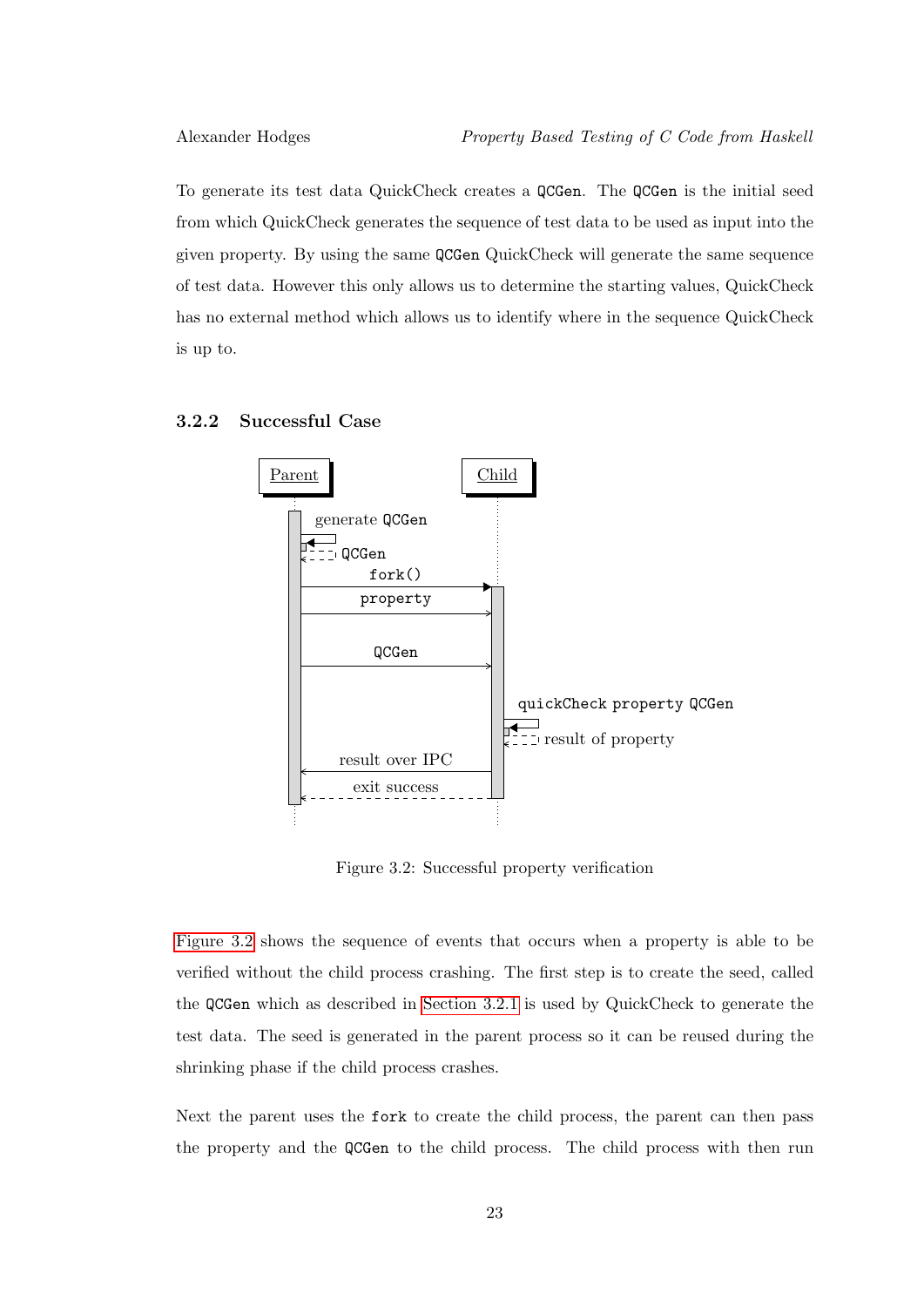the quickCheck function against the given property with the QCGen as the starting seed. For this case where no crashes occur the child can send the result of whether the property held or not back to the parent process over IPC. As the quickCheck function will verify the property only one fork system call needs to be made when the child process doesn't crash. In the next section we will look at what happens when the child does crash.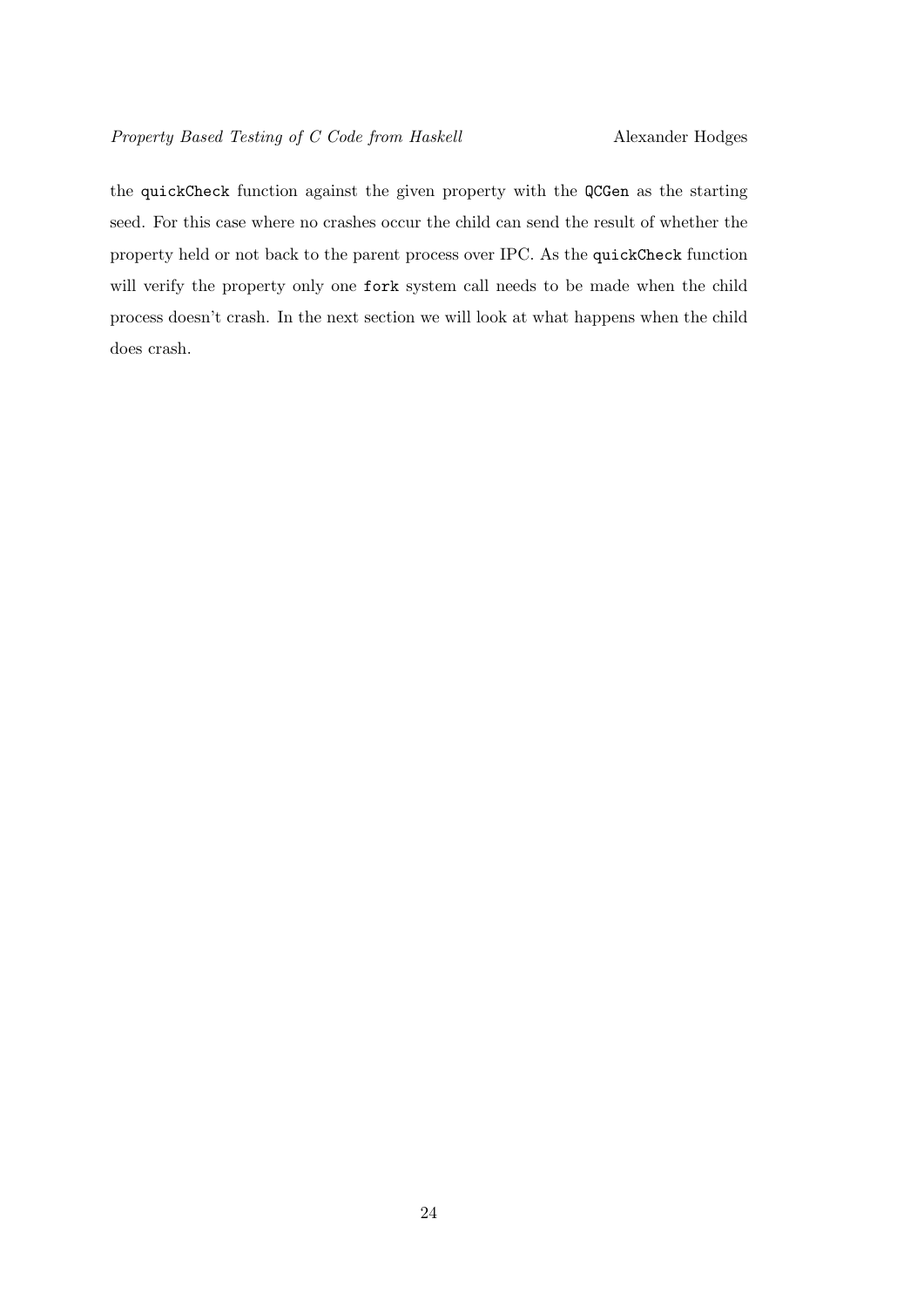#### <span id="page-28-1"></span><span id="page-28-0"></span>3.2.3 Crash Case



Figure 3.3: Crash property verification

[Figure 3.3](#page-28-1) shows the flow of what happens when the child process crashes during its verification of the property. When the first child spawned crashes we now have a failing test case, however we want use QuickCheck's shrinking ability to find the smallest failing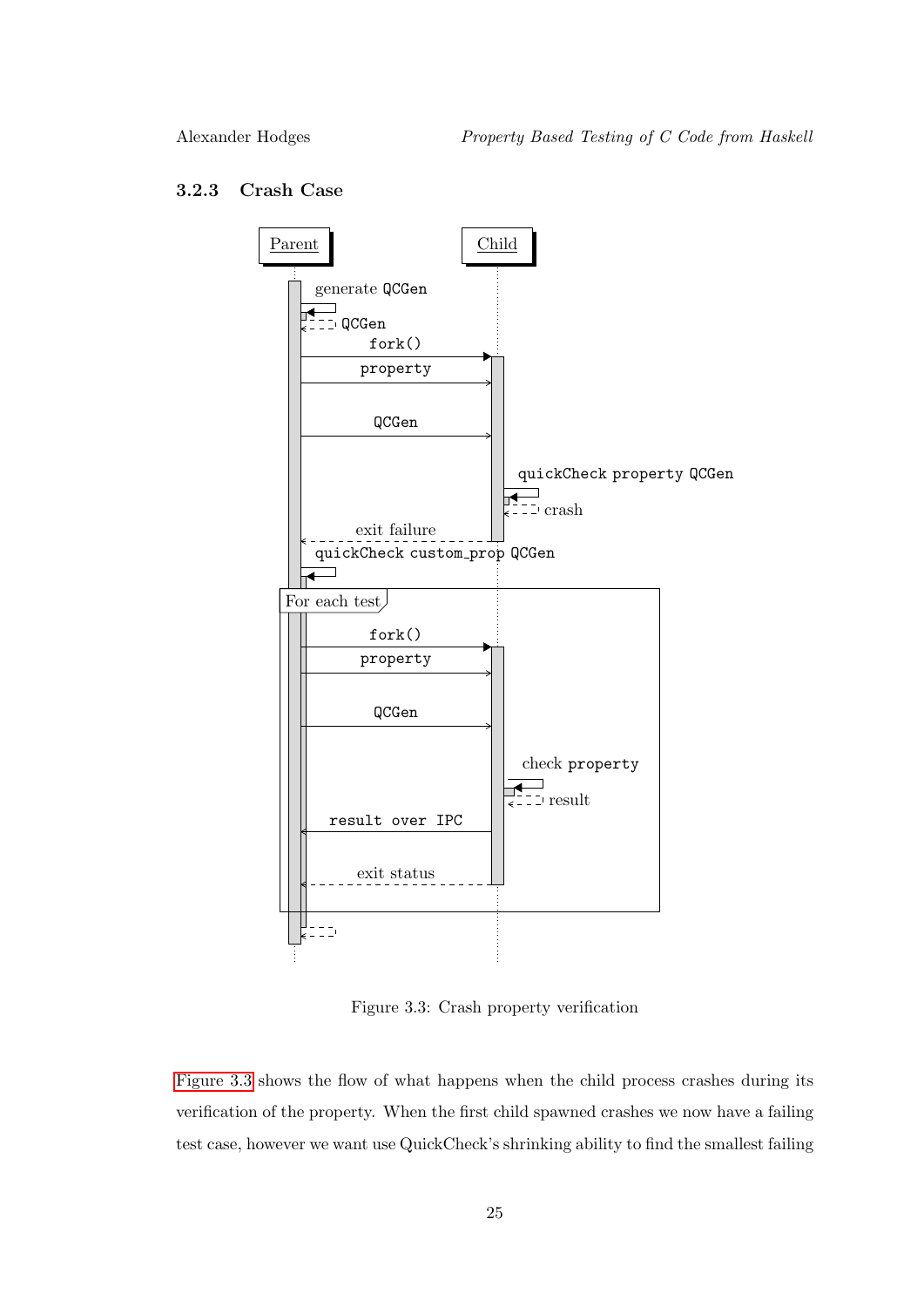input. To find the smallest input quickFork will switch over to using the same method discussed in [Section 3.1.](#page-18-2) The key difference is that quickCheck is called with the QCGen which caused the first crash. This ensures that QuickCheck will generate the same test data which caused the crash.

#### <span id="page-29-0"></span>3.3 Results

To observe the performance of the new implementation I ran the same property test as described in [Section 3.1.1](#page-21-0) but now using the new implementation. For reference the old implementation and baseline times are taken from the  $C +$  Haskell test with and without using the fork system call respectively.

#### <span id="page-29-1"></span>3.3.1 Linux Desktop Results

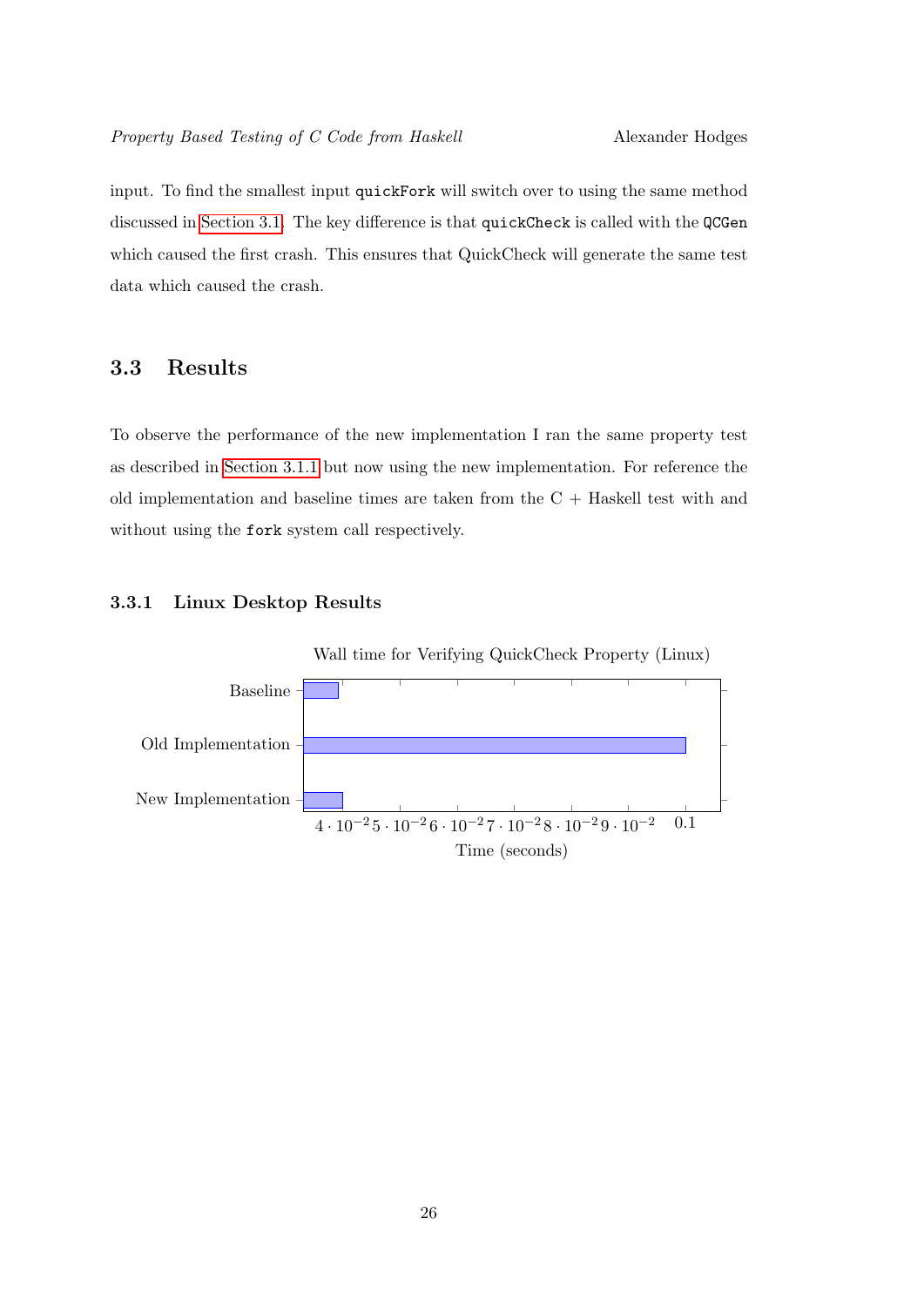#### <span id="page-30-0"></span>3.3.2 MacOS Results



#### <span id="page-30-1"></span>3.3.3 Analysis

As this is the happy case, where no crashes occur we can see a significant speedup as we now only need to use the fork system call once. For the case where a crash does occur there would be no change in speed as quickFork will go back to using the original design. This is acceptable as we only go back to the slower method when we have found a QCGen which causes a crash and we want to start the shrinking process. During this shrinking process we are expecting most property checks to result in a crash as we are trying to locate the smallest value to cause the crash. We will look at how this could be improved in [Section 3.5.1.](#page-32-2)

#### <span id="page-30-3"></span><span id="page-30-2"></span>3.4 Limitations

#### 3.4.1 Priority Queue Example

To test a more complicated example compared to the fast reverse function we saw in [Section 1.2](#page-6-0) I developed a model based test for a C based priority queue. The priority queue was developed to keep track of registered timers, with the timer which was to be fired next being the next element to be popped off the queue. The model based test works by generating a random set of operations and performing them on the concrete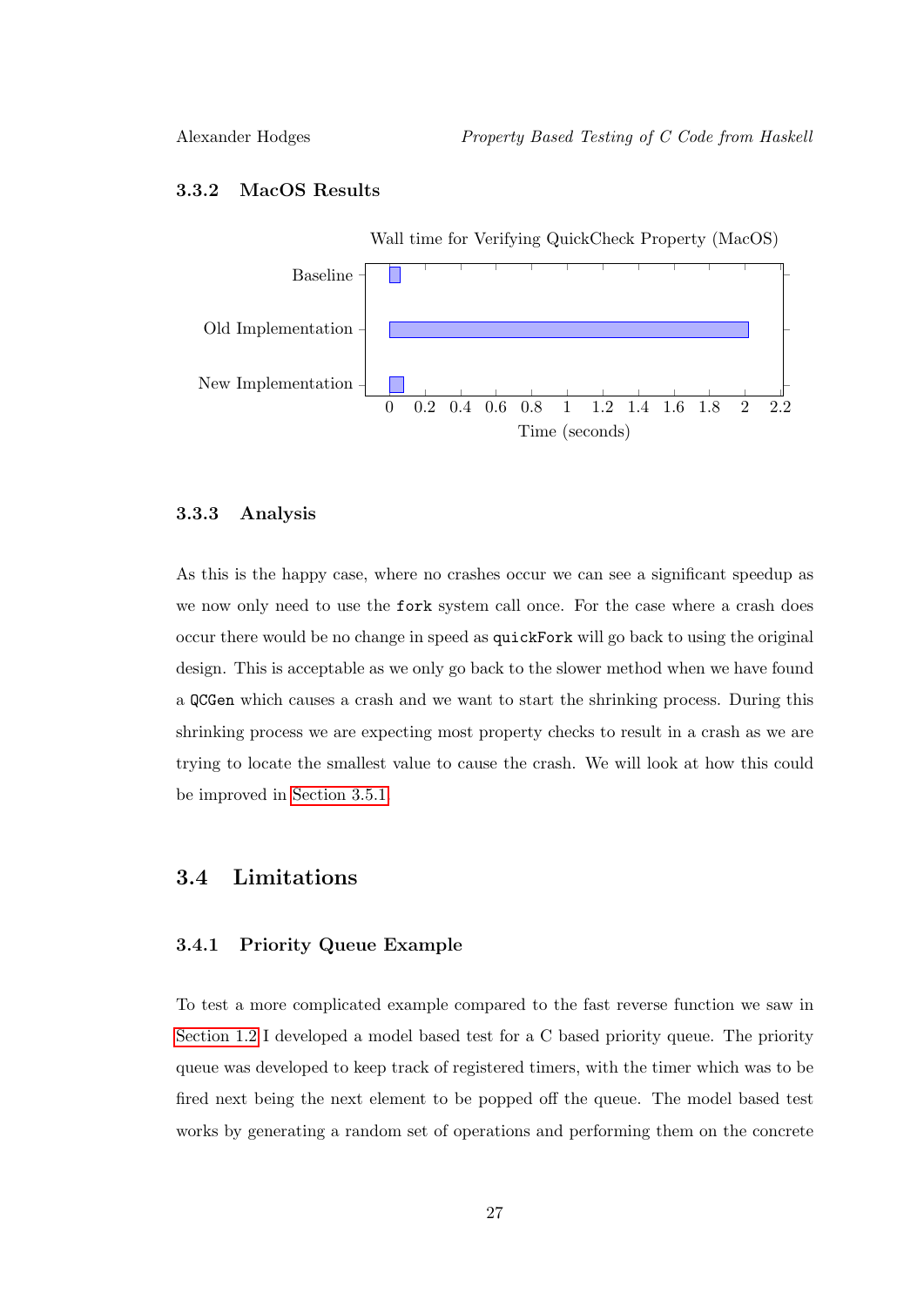model and an abstract model. The results of the operations are then compared and any differences are an error.

The main difficulty in implementing the testing code for the priority queue was linking the C to the Haskell code. Lots of boiler plate was needed to ensure that the C structs could be passed back and forth to the Haskell code. Two modifications were needed to be done to the C code. Firstly a function to allocate the priority queue had to be written as the implementation had assumed it was allocated elsewhere. Secondly the calls to the logging library were removed to speed up the integration with the Haskell code.

Another implementation issue was the number of arguments. The property took two arguments, the size of the queue and a list of actions to perform on the queue of that size. An issue occurred when quickFork went from its first phase to the shrinking phase. In the shrinking phase two pieces of test input were generated at different times compared to the initial run. Generating the inputs in a differing order produced different results when compared to the first phase. To remedy this the developer has to use the uncurry function to turn all arguments into a single tuple, forcing them to be generated at the same time. The command used to test the property pq prop went from:

```
pq_prop :: QueueSize -> [ Action ] -> Property
quickFork :: (Show a, Arbitrary a, Testable prop)
                \Rightarrow (a -> prop) -> IO ()
quickFork pq_prop
```
to:

```
pq_prop :: QueueSize -> [ Action ] -> Property
```

```
quickFork :: (Show a, Arbitrary a, Testable prop)
                 \Rightarrow (a -> prop) -> IO ()
quickFork ( uncurry pq_prop )
```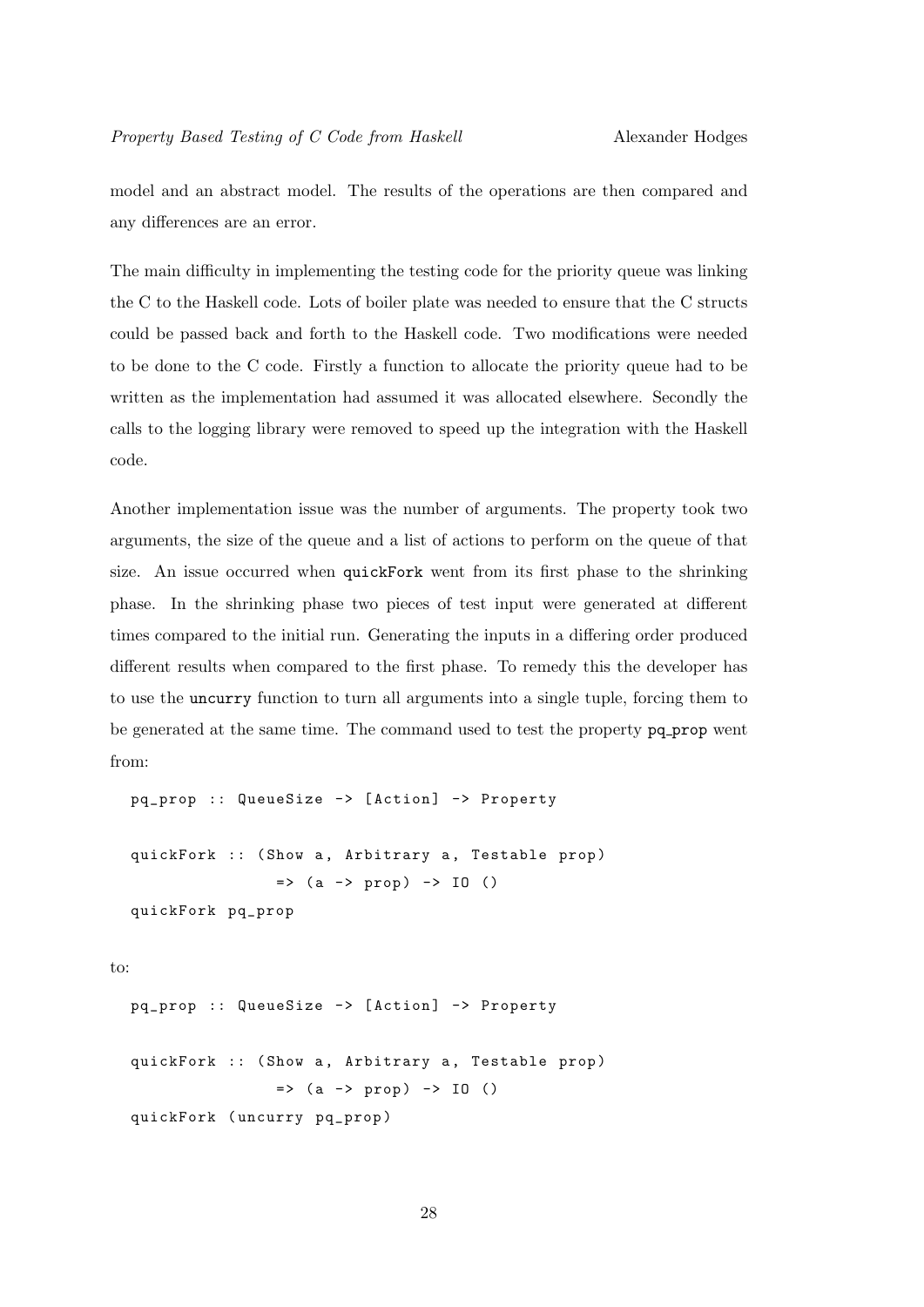#### <span id="page-32-0"></span>3.4.2 Multithreading

As the fork call from Haskell only copies the single thread that fork is called from care must be taken when dealing with multi-threaded properties. Specifically using multiple threads from within a property is safe along with using threads in the C code which is tested. However if a thread was spawned before the quickFork function was called the thread won't be included when the fork call is made, so properties won't be able to communicate with the thread.

#### <span id="page-32-2"></span><span id="page-32-1"></span>3.5 Future Work

#### 3.5.1 Deep Integration with QuickCheck

By integrating the quickFork into the QuickCheck library it would allow more potential performance improvements. As quickFork would be part of QuickCheck it would allows greater control over the state. Having access to QuickCheck's internals would mean we could save the state before each test. With the state saved before each test we can then run as many tests in the child process, even during the shrinking process until one of the tests cause a crash.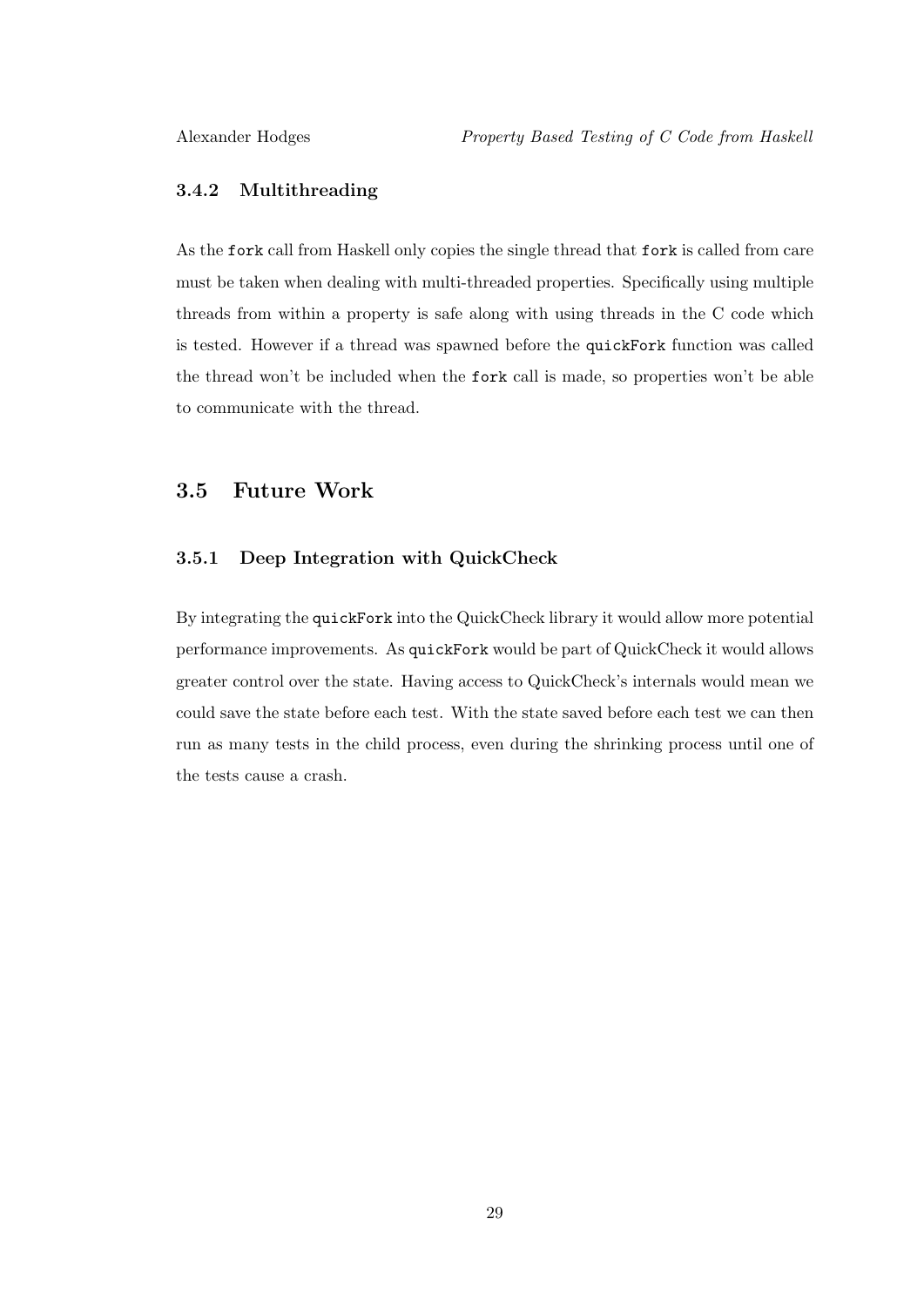## <span id="page-33-0"></span>Chapter 4

## Conclusion

By using a wrapper around QuickCheck called quickFork we can safely use property based testing to test potentially crash prone C functions. By going through the Haskell FFI we can avoid the need to test entire programs like Quick Fuzz. By specifying the properties in Haskell we are able write easier to read and more succinct properties as compared to other solutions such as Theft. We have also seen through the Priority Queue Example that through small modifications, more complicated properties can be tested which deal with custom C data types.